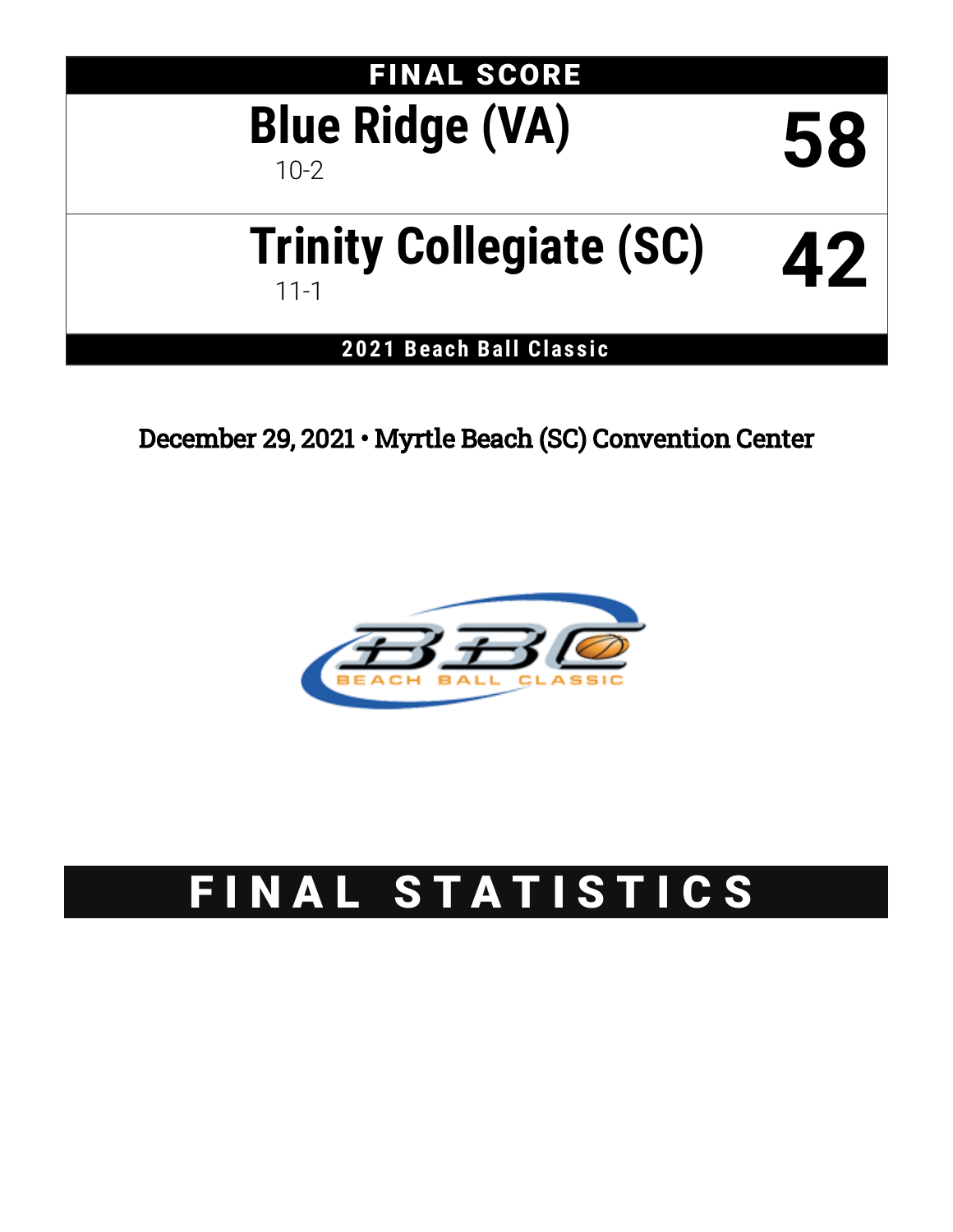### **Official Box Score Blue Ridge (VA) vs Trinity Collegiate (SC) Game Totals -- Final Statistics December 29, 2021 at Myrtle Beach (SC) Convention Center**



|     | <b>Blue Ridge (VA) 58</b> | <b>Record: 10-2</b> |                   |           |          |          |              |              |              |                |              |              |              |                |             |                |
|-----|---------------------------|---------------------|-------------------|-----------|----------|----------|--------------|--------------|--------------|----------------|--------------|--------------|--------------|----------------|-------------|----------------|
| No. | Player                    | S                   | Pts               | FG        | 3FG      | FT       | <b>OR</b>    | <b>DR</b>    | TR           | <b>PF</b>      | A            | TO           | <b>Blk</b>   | Stl            | Min         | $+/-$          |
| 00  | <b>WALKER, DEVIN</b>      | $\ast$              | 2                 | 1-8       | $0 - 2$  | $0 - 0$  | 0            | 3            | 3            | 0              | 6            | 3            | 0            | 2              | 22          | 13             |
| 01  | RHOADES, LOGAN            | $\star$             | 14                | $5 - 8$   | $4 - 7$  | $0 - 0$  | 0            | 1            | 1            | 2              | 0            |              | $\Omega$     | $\overline{2}$ | 17          | 1              |
| 05  | <b>BROWN, MALIQ</b>       | *                   | 15                | $7-9$     | $0 - 0$  | $1 - 1$  | 1            | 12           | 13           | $\overline{2}$ | 2            | 0            | 2            | 0              | 32          | 16             |
| 15  | <b>EMORY, HOUSTON</b>     | $\star$             | $12 \overline{ }$ | $5-5$     | $1 - 1$  | $1 - 1$  | $\mathbf{0}$ | 5            | 5            | 4              | 2            | 3            | 6            |                | 24          | 3              |
| 23  | MATOS, ROBBY              | $\ast$              | 3                 | $1 - 2$   | $0 - 1$  | $1 - 2$  | 0            | 0            | $\mathbf{0}$ |                | 3            | 4            | 0            | 0              | 22          | 12             |
| 02  | <b>BREWER, CAM</b>        |                     | $\overline{7}$    | $1 - 7$   | $1 - 4$  | $4 - 4$  | $\mathbf 1$  | $\Omega$     | 1            | 3              | 1            | 3            | $\mathbf{0}$ | 1              | 20          | $\overline{7}$ |
| 03  | COSSABOON, DAVEON         |                     | 0                 | $0 - 1$   | $0 - 1$  | $0 - 0$  | 0            | 0            | 0            | 0              | 0            | 0            | 0            | 1              | 0           | 0              |
| 04  | BOSQUEZ, SEBASTIAN        |                     | 0                 | $0 - 0$   | $0 - 0$  | $0-0$    | $\mathbf{0}$ | $\mathbf{0}$ | $\mathbf{0}$ | $\Omega$       | $\mathbf{0}$ | $\Omega$     | $\mathbf{0}$ | $\mathbf{0}$   | $\mathbf 0$ | $-3$           |
| 10  | <b>EMORY, MACON</b>       |                     | 3.                | $1 - 1$   | $1 - 1$  | $0 - 0$  | 0            | 1            |              | 0              |              | 0            | 0            | 0              | 3           | 6              |
| 11  | <b>STEWART, DIARMID</b>   |                     | $\overline{2}$    | $0 - 0$   | $0 - 0$  | $2 - 4$  | 1            | $\Omega$     | 1.           | 1              | $\mathbf{0}$ | $\Omega$     |              | $\mathbf{0}$   | 6           | 12             |
| 22  | PIGUES, LEVI              |                     | 0                 | $0 - 3$   | $0 - 0$  | $0-0$    | 0            | 0            | $\mathbf{0}$ | 0              | 2            | 0            | 0            | 1              | 12          | 12             |
| 33  | <b>GANT, TANK</b>         |                     | 0                 | $0 - 0$   | $0 - 0$  | $0 - 0$  | $\Omega$     | $\Omega$     | $\Omega$     | $\Omega$       | 0            | $\Omega$     | 0            | $\Omega$       | $\Omega$    | 0              |
| 44  | SIMANGO, SHANON           |                     | 0                 | $0 - 1$   | $0 - 0$  | $0-0$    | $\Omega$     | $\mathbf{0}$ | $\mathbf{0}$ | $\Omega$       | $\Omega$     | $\mathbf{0}$ | $\Omega$     | 0              | 2           | 1              |
|     | <b>TEAM</b>               |                     |                   |           |          |          | 2            | 2            | 4            | 0              |              | 0            |              |                |             |                |
|     | <b>TOTALS</b>             |                     | 58                | $21 - 45$ | $7 - 17$ | $9 - 12$ | 5            | 24           | 29           | 13             | 17           | 14           | 9            | 8              | 160         |                |

| <b>Shooting By Period</b> |           |       |         |       |          |       |
|---------------------------|-----------|-------|---------|-------|----------|-------|
| Period                    | FG        | FG%   | 3FG     | 3FG%  | FT       | FT%   |
| 1st Otr                   | $5 - 15$  | 33%   | $2-6$   | 33%   | $0 - 0$  | $0\%$ |
| 2nd Qtr                   | $6 - 8$   | 75%   | $2 - 3$ | 67%   | $3-5$    | 60%   |
| 3rd Qtr                   | $6-9$     | 67%   | $2 - 4$ | 50%   | $2 - 2$  | 100%  |
| 4th Qtr                   | $4 - 13$  | 31%   | $1 - 4$ | 25%   | $4 - 5$  | 80%   |
| 1st Half                  | $11 - 23$ | 48%   | $4 - 9$ | 44%   | $3-5$    | 60%   |
| 2nd Half                  | $10 - 22$ | 45%   | $3 - 8$ | 38%   | $6 - 7$  | 86%   |
| Game                      | $21 - 45$ | 46.7% | 7-17    | 41.2% | $9 - 12$ | 75.0% |

*Deadball Rebounds:* 2,0 *Last FG:* 4th-00:27 *Largest lead:* By 19 at 4th-00:27 *Technical Fouls:* None.

# **Trinity Collegiate (SC) 42 Record: 11-1**

|     | $1.11117$ concerned $(0.0711)$ |          |               |          |          |           |                |          |          |               |              |     |               |          |     |       |
|-----|--------------------------------|----------|---------------|----------|----------|-----------|----------------|----------|----------|---------------|--------------|-----|---------------|----------|-----|-------|
| No. | Plaver                         | S        | Pts           | FG.      | 3FG      | FТ        | OR             | DR.      | TR       | PF            | A            | TO. | <b>B</b> lk   | Stl      | Min | $+/-$ |
| 00  | SARAGBA, BESSANTY              | $\ast$   |               | $3-6$    | $0 - 0$  | 1-2       |                | 2        | 3        | 0             |              | 4   | 0             |          | 29  | $-15$ |
| 02  | FAMUTIMI-BROWN, T              | $\star$  | 9             | $4 - 10$ | $1 - 2$  | $0 - 0$   | 0              |          |          |               | 1            | 8   | $\mathbf{0}$  | 3        | 31  | $-13$ |
| 12  | MULDOWNEY, JAMIE               | $^\star$ | 2             | $0 - 2$  | $0 - 1$  | $2 - 2$   | 1.             | 6        |          | 3             | $\mathbf{0}$ | 0   |               | 0        | 19  | -8    |
| 15  | <b>EDWARDS, DALON</b>          | $\star$  | 0             | $0 - 6$  | $0 - 2$  | $0 - 2$   | 0              | 3        | 3        |               |              | 0   | $\mathcal{P}$ | 4        | 17  | $-22$ |
| 22  | THOMAS, LEBRON                 | $\star$  | 19            | $6 - 13$ | $0 - 1$  | $7 - 11$  | 2              | 2        | 4        | 5.            |              | 3   |               | 2        | 28  | $-12$ |
| 03  | <b>DOVILITS, EDMUNDAS</b>      |          | 0             | $0 - 3$  | $0 - 3$  | $0 - 0$   | 0              |          |          | $\mathcal{P}$ | $\mathbf{0}$ | 0   | 0             | 0        | 6   | -6    |
| 10  | <b>SCOTT, SPENCER</b>          |          | 3             | $1 - 1$  | $1 - 1$  | $0 - 0$   | 0              |          |          | 0             | 0            | 0   | 0             | 0        | 4   | -4    |
| 14  | DJOUSSA, RYAN                  |          | $\mathcal{P}$ | $1 - 4$  | $0 - 0$  | $0 - 1$   | $\overline{2}$ | 3        | 5        | 0             | 1            |     | $\Omega$      | $\Omega$ | 21  | $-3$  |
| 20  | <b>GREGORY, MICHAEL</b>        |          | 0             | $0 - 0$  | $0 - 0$  | $0 - 0$   | 0              | $\Omega$ | $\Omega$ | 0             | $\Omega$     | 0   | 0             |          | 0   | 3     |
| 23  | THOMPSON, TRISTAN              |          | 0             | $0 - 2$  | $0 - 0$  | $0 - 0$   | 1.             | $\Omega$ | 1        | 0             | $\Omega$     | 0   |               | $\Omega$ | 5   | 2     |
|     | <b>TEAM</b>                    |          |               |          |          |           | 5              |          | 6        | $\Omega$      |              | 0   |               |          |     |       |
|     | <b>TOTALS</b>                  |          | 42            | 15-47    | $2 - 10$ | $10 - 18$ | $12 \,$        | 20       | 32       | 12            | 5            | 16  | 5             | 11       | 160 |       |

| <b>Shooting By Period</b> |          |       |          |        |           |       |
|---------------------------|----------|-------|----------|--------|-----------|-------|
| Period                    | FG       | FG%   | 3FG      | 3FG%   | FT        | FT%   |
| 1st Qtr                   | $5 - 12$ | 42%   | $0-0$    | 0%     | $3-5$     | 60%   |
| 2nd Qtr                   | $2 - 11$ | 18%   | $0 - 1$  | $00\%$ | $2 - 5$   | 40%   |
| 3rd Qtr                   | $6 - 11$ | 55%   | $1 - 4$  | 25%    | $2 - 4$   | 50%   |
| 4th Qtr                   | $2 - 13$ | 15%   | $1-5$    | 20%    | $3 - 4$   | 75%   |
| 1st Half                  | $7-23$   | 30%   | $0 - 1$  | $00\%$ | $5 - 10$  | 50%   |
| 2nd Half                  | $8 - 24$ | 33%   | $2-9$    | 22%    | $5 - 8$   | 63%   |
| Game                      | 15-47    | 31.9% | $2 - 10$ | 20.0%  | $10 - 18$ | 55.6% |

*Deadball Rebounds:* 4,0 *Last FG:* 4th-00:13 *Largest lead:* By 4 at 1st-04:12 *Technical Fouls:* None.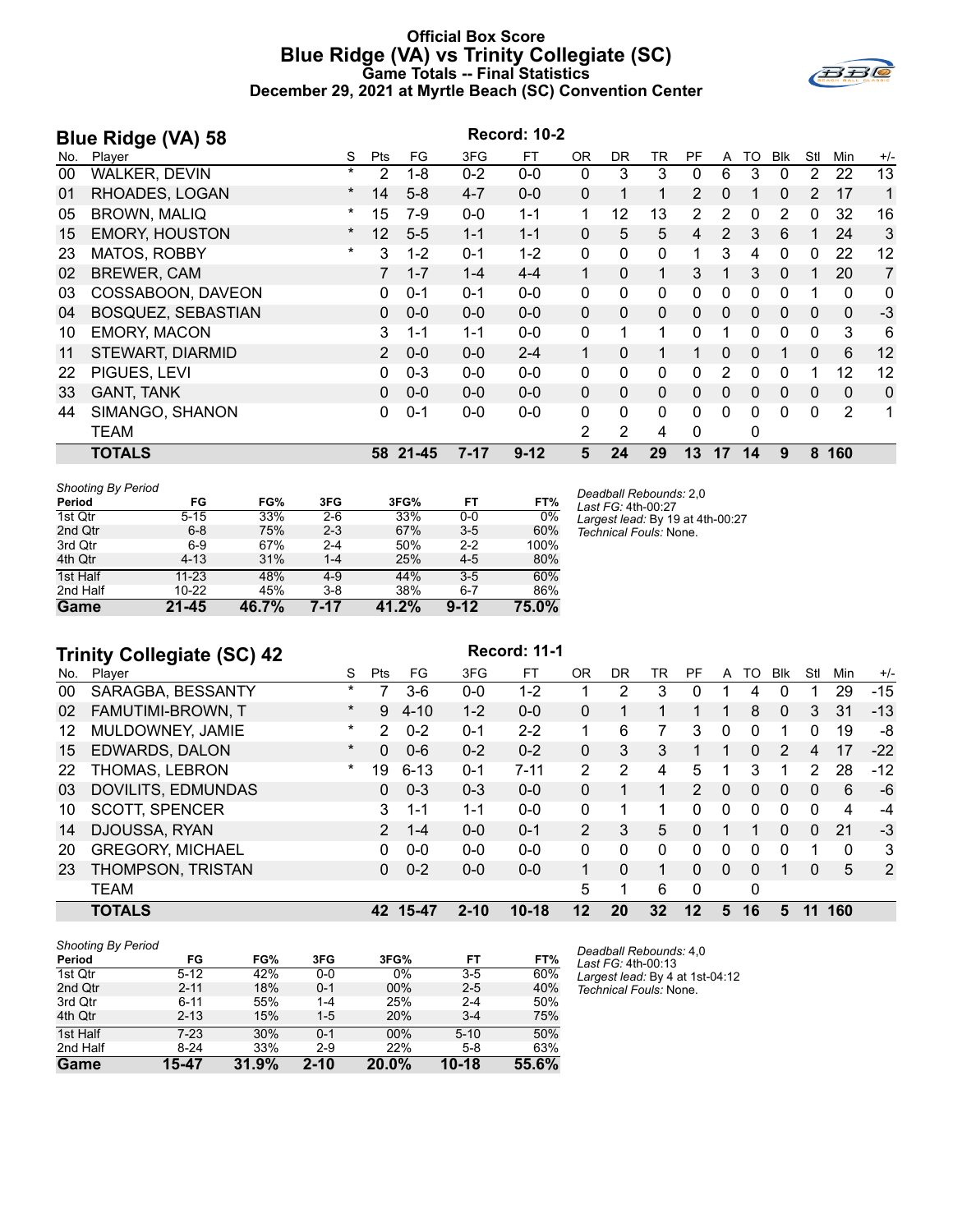| Game Notes:                                                                             | <b>Score</b>                                                  |                 | 1st 2nd 3rd 4th |    |    | <b>TOT</b> | Poir        |
|-----------------------------------------------------------------------------------------|---------------------------------------------------------------|-----------------|-----------------|----|----|------------|-------------|
| Officials: Cary Collins, Ron McInnis, Brendan Wehrle                                    | ВR                                                            | 12.             | 17              | 16 | 13 | 58         | In th       |
| Start Time: 3:30 p.m.                                                                   | TC.                                                           | 13 <sup>1</sup> | 6               | 15 | 8  | 42         | $Off-$      |
| Neutral Court:<br>41ST ANNUAL BEACH BALL CLASSIC ** Game #13 **<br>Prep Semifinal Game; | BR led for 24:50. TC led for 6:32.<br>Game was tied for 0:28. |                 |                 |    |    |            | 2nd<br>Fast |
|                                                                                         | Times tied: <b>0</b>                                          |                 | Lead Changes: 3 |    |    |            | Ben         |

| <b>Points</b>     | ΒR             | ТC             |
|-------------------|----------------|----------------|
| In the Paint      | 26             | 18             |
| Off Turns         | 18             | 10             |
| 2nd Chance        | 3              | 6              |
| <b>Fast Break</b> | 6              | հ              |
| Bench             | 12             | 5              |
| Per Poss          | 0.906<br>26/64 | 0.667<br>21/63 |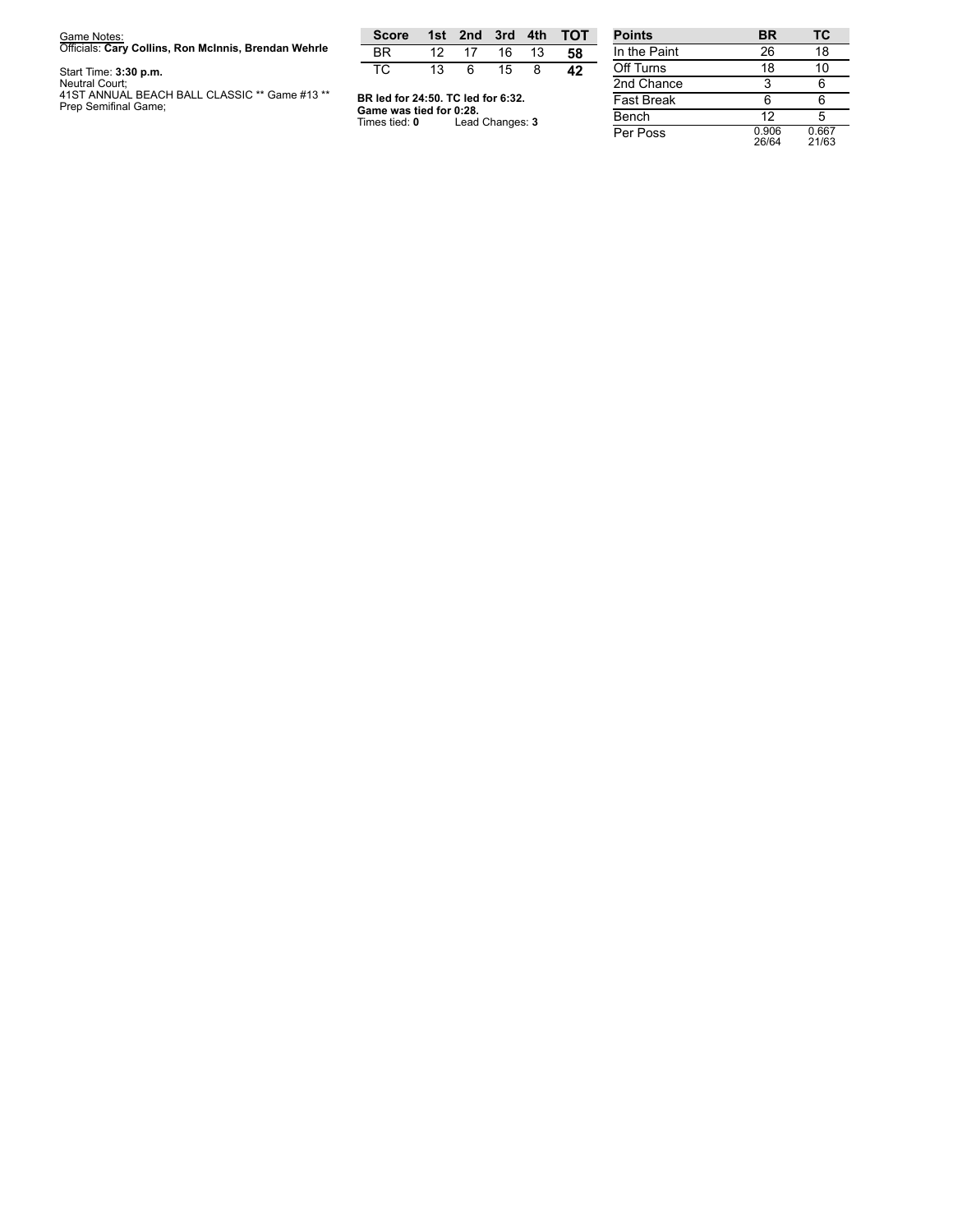#### **Official Box Score Blue Ridge (VA) vs Trinity Collegiate (SC) First Half Statistics Only December 29, 2021 at Myrtle Beach (SC) Convention Center**



|     | <b>Record: 10-2</b><br><b>Blue Ridge (VA) 29</b> |          |            |           |         |           |              |                |                |               |              |              |            |              |                |                |
|-----|--------------------------------------------------|----------|------------|-----------|---------|-----------|--------------|----------------|----------------|---------------|--------------|--------------|------------|--------------|----------------|----------------|
| No. | Player                                           | S        | <b>Pts</b> | <b>FG</b> | 3FG     | <b>FT</b> | <b>OR</b>    | <b>DR</b>      | <b>TR</b>      | PF            | A            | <b>TO</b>    | <b>Blk</b> | Stl          | Min            | $+/-$          |
| 00  | <b>WALKER, DEVIN</b>                             | $^\star$ | 2          | 1-6       | $0 - 2$ | $0-0$     | 0            |                |                | 0             | 3            |              | 0          |              | 12             | 7              |
| 01  | RHOADES, LOGAN                                   | $^\star$ | 8          | $3 - 4$   | $2 - 3$ | $0-0$     | $\Omega$     | 0              | 0              | 2             | 0            | 0            | 0          |              | $\overline{7}$ | 1              |
| 05  | <b>BROWN, MALIQ</b>                              | *        | 9          | $4 - 4$   | $0 - 0$ | $1 - 1$   | 0            | 7              | 7              |               |              | 0            |            | 0            | 16             | 10             |
| 15  | <b>EMORY, HOUSTON</b>                            | $\ast$   | 0          | $0 - 0$   | $0 - 0$ | $0 - 0$   | $\mathbf{0}$ | 2              | 2              | 2             |              | 2            | 3          | $\mathbf{0}$ | -9             | $\overline{0}$ |
| 23  | MATOS, ROBBY                                     | $^\star$ | 3          | $1 - 2$   | $0 - 1$ | $1 - 2$   | $\mathbf{0}$ | 0              | $\mathbf{0}$   | 1             | 2            | 3            | 0          | 0            | 12             | 13             |
| 02  | <b>BREWER, CAM</b>                               |          | 3          | $1 - 3$   | $1 - 2$ | $0 - 0$   | 1            | 0              | 1              | $\mathcal{P}$ | $\Omega$     |              | $\Omega$   | $\mathbf{0}$ | 8              | $\mathbf 0$    |
| 03  | COSSABOON, DAVEON                                |          | 0          | $0 - 0$   | $0 - 0$ | $0-0$     | 0            | 0              | $\mathbf{0}$   | 0             | 0            | $\Omega$     | 0          | 0            | 0              | 0              |
| 04  | <b>BOSQUEZ, SEBASTIAN</b>                        |          | 0          | $0 - 0$   | $0 - 0$ | $0 - 0$   | $\Omega$     | $\Omega$       | $\Omega$       | 0             | $\mathbf{0}$ | $\Omega$     | $\Omega$   | $\mathbf{0}$ | $\mathbf{0}$   | $\mathbf 0$    |
| 10  | <b>EMORY, MACON</b>                              |          | 3          | $1 - 1$   | $1 - 1$ | $0-0$     | 0            |                | 1              | 0             |              | $\Omega$     | 0          | 0            | 3              | 6              |
| 11  | STEWART, DIARMID                                 |          |            | $0 - 0$   | $0 - 0$ | $1 - 2$   | $\Omega$     | 0              | $\Omega$       |               | 0            | $\mathbf{0}$ |            | $\mathbf{0}$ | 5              | $9\,$          |
| 22  | PIGUES, LEVI                                     |          | 0          | $0 - 2$   | $0 - 0$ | $0 - 0$   | $\Omega$     | $\Omega$       | $\Omega$       | 0             | 2            | $\Omega$     | 0          |              | 6              | 3              |
| 33  | <b>GANT, TANK</b>                                |          | 0          | $0 - 0$   | $0 - 0$ | $0 - 0$   | $\Omega$     | 0              | $\Omega$       | 0             | $\Omega$     | $\Omega$     | $\Omega$   | $\Omega$     | $\mathbf{0}$   | $\mathbf 0$    |
| 44  | SIMANGO, SHANON                                  |          | 0          | $0 - 1$   | $0 - 0$ | $0 - 0$   | 0            | $\Omega$       | $\mathbf{0}$   | 0             | $\Omega$     | $\Omega$     | 0          | $\Omega$     | 2              | 1              |
|     | <b>TEAM</b>                                      |          |            |           |         |           | 0            | $\overline{2}$ | $\overline{2}$ | 0             |              | 0            |            |              |                |                |
|     | <b>TOTALS</b>                                    |          | 29         | $11 - 23$ | $4 - 9$ | $3 - 5$   |              | 13             | 14             | 9             | 10           |              | 5          | 3            | 80             |                |

| <b>Shooting By Period</b><br>Period | FG        | FG%   | 3FG     | 3FG%  | FT       | FT%   | Deadball Rebounds: 2,0<br>Last FG Half: BR 2nd-01:03 |
|-------------------------------------|-----------|-------|---------|-------|----------|-------|------------------------------------------------------|
| 1st Qtr                             | $5 - 15$  | 33%   | $2-6$   | 33%   | $0 - 0$  | 0%    |                                                      |
| 2nd Qtr                             | $6 - 8$   | 75%   | $2 - 3$ | 67%   | $3-5$    | 60%   |                                                      |
| 1st Half                            | $21 - 45$ | 47%   | 7-17    | 41%   | $9 - 12$ | 75%   |                                                      |
| Game                                | 21-45     | 46.7% | 7-17    | 41.2% | $9 - 12$ | 75.0% |                                                      |

# **Trinity Collegiate (SC) 19 Record: 11-1**

|     | 111111                  |          |                |          |         |           |              |              |           |               |              |          |            |          |     |              |
|-----|-------------------------|----------|----------------|----------|---------|-----------|--------------|--------------|-----------|---------------|--------------|----------|------------|----------|-----|--------------|
| No. | Player                  | S        | <b>Pts</b>     | FG.      | 3FG     | <b>FT</b> | <b>OR</b>    | <b>DR</b>    | <b>TR</b> | PF            | $\mathsf{A}$ | TO       | <b>Blk</b> | Stl      | Min | $+/-$        |
| 00  | SARAGBA, BESSANTY       | $\star$  | 4              | $2 - 3$  | $0-0$   | $0-0$     | 0            |              |           | 0             | 0            | 3        | 0          | 0        | 15  | $-7$         |
| 02  | FAMUTIMI-BROWN, T       | $\star$  | $\overline{2}$ | $1 - 5$  | $0 - 0$ | $0 - 0$   | $\Omega$     | 0            | 0         | 0             | $\Omega$     | 3        | 0          | 2        | 15  | $-7$         |
| 12  | MULDOWNEY, JAMIE        | $^\star$ | 2              | $0 - 0$  | $0 - 0$ | $2 - 2$   | 1            | 2            | 3         | 0             | 0            | $\Omega$ | 0          | 0        | 9   | $-7$         |
| 15  | EDWARDS, DALON          | $\star$  | 0              | $0 - 2$  | $0 - 1$ | $0 - 2$   | $\Omega$     | 3            | 3         |               |              | $\Omega$ | 1          | 3        | 10  | $-7$         |
| 22  | THOMAS, LEBRON          | $\star$  | 11             | $4 - 10$ | $0 - 0$ | $3 - 5$   |              | 2            | 3         | $\mathcal{P}$ | $\Omega$     |          | 0          |          | 15  | -9           |
| 03  | DOVILITS, EDMUNDAS      |          | 0              | $0 - 0$  | $0 - 0$ | $0 - 0$   | $\Omega$     |              |           | 2             | $\Omega$     | $\Omega$ | 0          | $\Omega$ | 2   | $-4$         |
| 10  | <b>SCOTT, SPENCER</b>   |          | 0              | $0 - 0$  | $0 - 0$ | $0 - 0$   | $\mathbf{0}$ | $\Omega$     | 0         | 0             | 0            | 0        | 0          | $\Omega$ | 0   | $\mathbf{0}$ |
| 14  | DJOUSSA, RYAN           |          | 0              | $0 - 2$  | $0 - 0$ | $0 - 1$   | 1            | 2            | 3         | $\Omega$      |              |          | 0          | $\Omega$ | 10  | $-4$         |
| 20  | <b>GREGORY, MICHAEL</b> |          | 0              | $0 - 0$  | $0 - 0$ | $0 - 0$   | $\Omega$     | 0            | 0         | 0             | 0            | 0        | 0          | 0        | 0   | 0            |
| 23  | THOMPSON, TRISTAN       |          | 0              | $0 - 1$  | $0-0$   | $0 - 0$   | $\mathbf{0}$ | $\mathbf{0}$ | 0         | $\Omega$      | $\Omega$     | 0        | 1          | $\Omega$ | 4   | $-3$         |
|     | <b>TEAM</b>             |          |                |          |         |           | 3            | 1            | 4         | $\mathbf{0}$  |              | 0        |            |          |     |              |
|     | <b>TOTALS</b>           |          | 19             | $7 - 23$ | $0 - 1$ | $5 - 10$  | 6            | $12 \,$      | 18        | 5             | $\mathbf{2}$ | 8        | 2          | 6        | 80  |              |

| <b>Shooting By Period</b> |          |       |          |          |           |       |
|---------------------------|----------|-------|----------|----------|-----------|-------|
| Period                    | FG       | FG%   | 3FG      | 3FG%     | FT        | FT%   |
| 1st Otr                   | $5 - 12$ | 42%   | 0-0      | $0\%$    | $3-5$     | 60%   |
| 2nd Qtr                   | $2 - 11$ | 18%   | N-1      | $00\%$   | $2-5$     | 40%   |
| 1st Half                  | 15-47    | 32%   | $2 - 10$ | 20%      | $10 - 18$ | 56%   |
| Game                      | 15-47    | 31.9% | $2 - 10$ | $20.0\%$ | $10 - 18$ | 55.6% |

*Deadball Rebounds:* 4,0 *Last FG Half:* TC 2nd-01:29

Bench 3 0

| Game Notes:                                                           | <b>Score</b> | 1st | 2nd | 3rd | 4th | тот | <b>Points from (This Period)</b> | BR TC |  |
|-----------------------------------------------------------------------|--------------|-----|-----|-----|-----|-----|----------------------------------|-------|--|
| Officials: Cary Collins, Ron McInnis, Brendan Wehrle                  | ΒR           |     |     | 16  |     | 58  | In the Paint                     |       |  |
| Start Time: 3:30 p.m.                                                 | ТC           |     |     | 15  |     | 42  | Off Turns                        |       |  |
| Neutral Court:                                                        |              |     |     |     |     |     | 2nd Chance                       |       |  |
| 41ST ANNUAL BEACH BALL CLASSIC ** Game #13 **<br>Dron Comifinal Camo: |              |     |     |     |     |     | Fast Break                       |       |  |

41ST ANNUAL BEACH BALL CLASSIC \*\* Game #13 \*\* Prep Semifinal Game;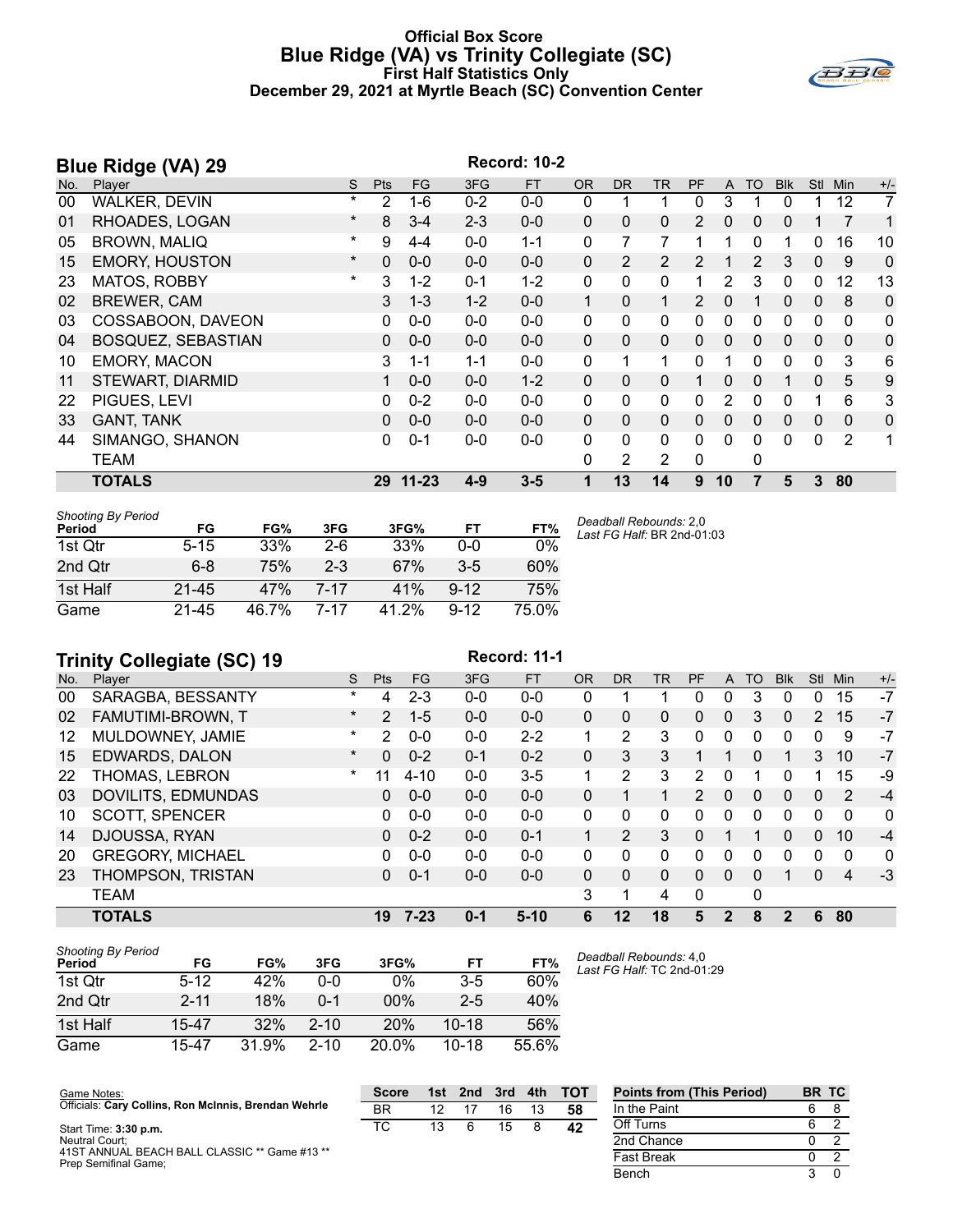# **Official Play-By-Play Blue Ridge (VA) vs Trinity Collegiate (SC) First Quarter December 29, 2021 at Myrtle Beach (SC) Convention Center**



#### **Period 1**

#### **Starters:**

| Time           | <b>VISITORS: Blue Ridge (VA)</b>    | <b>Score</b> | <b>Margin</b>  | <b>HOME: Trinity Collegiate (SC)</b>      |
|----------------|-------------------------------------|--------------|----------------|-------------------------------------------|
| 07:56          | MISSED LAYUP by WALKER, DEVIN       |              |                |                                           |
| 07:50          |                                     |              |                | REBOUND (DEF) by MULDOWNEY, JAMIE         |
| 07:32          | FOUL by EMORY, HOUSTON              |              |                |                                           |
| 07:32          |                                     | $1 - 0$      | H <sub>1</sub> | GOOD! FT by MULDOWNEY, JAMIE              |
| 07:32          |                                     | $2 - 0$      | H <sub>2</sub> | GOOD! FT by MULDOWNEY, JAMIE              |
| 07:19          | TURNOVER by EMORY, HOUSTON          |              |                |                                           |
| 07:18<br>07:14 | FOUL by BROWN, MALIQ                |              |                | STEAL by EDWARDS, DALON                   |
| 07:12          |                                     |              |                | MISSED JUMPER by FAMUTIMI-BROWN, T        |
| 07:12          | REBOUND (DEF) by BROWN, MALIQ       |              |                |                                           |
| 07:00          | MISSED 3PTR by WALKER, DEVIN        |              |                |                                           |
| 07:00          |                                     |              |                | REBOUND (DEF) by TEAM                     |
| 06:52          |                                     |              |                | TURNOVER by FAMUTIMI-BROWN, T             |
| 06:50          | STEAL by WALKER, DEVIN              |              |                |                                           |
| 06:37          | GOOD! 3PTR by RHOADES, LOGAN        | $2 - 3$      | V <sub>1</sub> |                                           |
| 06:37          | ASSIST by WALKER, DEVIN             |              |                |                                           |
| 06:19          |                                     |              |                | MISSED LAYUP by THOMAS, LEBRON            |
| 06:19          | REBOUND (DEF) by TEAM               |              |                |                                           |
| 06:08          |                                     |              |                | FOUL by THOMAS, LEBRON                    |
| 06:08          |                                     |              |                | SUB IN: DJOUSSA, RYAN                     |
| 06:08<br>06:07 | MISSED 3PTR by RHOADES, LOGAN       |              |                | SUB OUT: MULDOWNEY, JAMIE                 |
| 06:07          |                                     |              |                | REBOUND (DEF) by THOMAS, LEBRON           |
| 05:57          |                                     |              |                | TURNOVER by THOMAS, LEBRON                |
| 05:45          |                                     |              |                | MISSED JUMPER by THOMAS, LEBRON           |
| 05:45          | REBOUND (DEF) by EMORY, HOUSTON     |              |                |                                           |
| 05:43          | GOOD! LAYUP by BROWN, MALIQ [PNT]   | $2 - 5$      | $V_3$          |                                           |
| 05:34          | MISSED JUMPER by BREWER, CAM        |              |                |                                           |
| 05:34          |                                     |              |                | REBOUND (DEF) by DJOUSSA, RYAN            |
| 05:26          |                                     | $4 - 5$      | V <sub>1</sub> | GOOD! LAYUP by THOMAS, LEBRON [PNT]       |
| 05:19          |                                     |              |                | MISSED LAYUP by THOMAS, LEBRON            |
| 05:19          | REBOUND (DEF) by TEAM               |              |                |                                           |
| 05:14          | TURNOVER by MATOS, ROBBY            |              |                |                                           |
| 05:12          |                                     |              |                | STEAL by EDWARDS, DALON                   |
| 05:11<br>05:11 | FOUL by MATOS, ROBBY                |              |                | MISSED FT by EDWARDS, DALON               |
| 05:11          |                                     |              |                | REBOUND (DEADB) by TEAM                   |
| 05:11          |                                     |              |                | MISSED FT by EDWARDS, DALON               |
| 05:11          | REBOUND (DEF) by WALKER, DEVIN      |              |                |                                           |
| 05:11          | SUB IN: BREWER, CAM                 |              |                |                                           |
| 05:11          | SUB OUT: MATOS, ROBBY               |              |                |                                           |
| 04:56          | TURNOVER by BREWER, CAM             |              |                |                                           |
| 04:53          |                                     |              |                | STEAL by FAMUTIMI-BROWN, T                |
| 04:47          |                                     | $6-5$        | H <sub>1</sub> | GOOD! JUMPER by FAMUTIMI-BROWN, T         |
| 04:21          | MISSED JUMPER by WALKER, DEVIN      |              |                |                                           |
| 04:21          |                                     |              |                | BLOCK by EDWARDS, DALON                   |
| 04:18          |                                     |              |                | REBOUND (DEF) by EDWARDS, DALON           |
| 04:16          |                                     |              |                | TIMEOUT 30SEC                             |
| 04:12<br>04:12 | FOUL by RHOADES, LOGAN              | $8 - 5$      | H <sub>3</sub> | GOOD! LAYUP by THOMAS, LEBRON [PNT]       |
| 04:12          |                                     | $9 - 5$      | H4             | GOOD! FT by THOMAS, LEBRON                |
| 03:55          | GOOD! LAYUP by RHOADES, LOGAN [PNT] | $9 - 7$      | H <sub>2</sub> |                                           |
| 03:55          | ASSIST by BROWN, MALIQ              |              |                |                                           |
| 03:47          |                                     |              |                | MISSED JUMPER by EDWARDS, DALON           |
| 03:47          | BLOCK by EMORY, HOUSTON             |              |                |                                           |
| 03:45          | REBOUND (DEF) by BROWN, MALIQ       |              |                |                                           |
| 03:38          | MISSED 3PTR by BREWER, CAM          |              |                |                                           |
| 03:38          |                                     |              |                | REBOUND (DEF) by EDWARDS, DALON           |
| 03:28          |                                     | $11 - 7$     | H4             | GOOD! LAYUP by SARAGBA, BESSANTY [FB/PNT] |
| 03:28          |                                     |              |                | ASSIST by EDWARDS, DALON                  |
| 03:08          | GOOD! DUNK by BROWN, MALIQ [PNT]    | $11-9$       | H <sub>2</sub> |                                           |
| 03:08          | ASSIST by EMORY, HOUSTON            |              |                |                                           |
| 02:56          |                                     |              |                | MISSED LAYUP by FAMUTIMI-BROWN, T         |
| 02:56<br>02:56 | BLOCK by EMORY, HOUSTON             |              |                | REBOUND (OFF) by TEAM                     |
|                |                                     |              |                |                                           |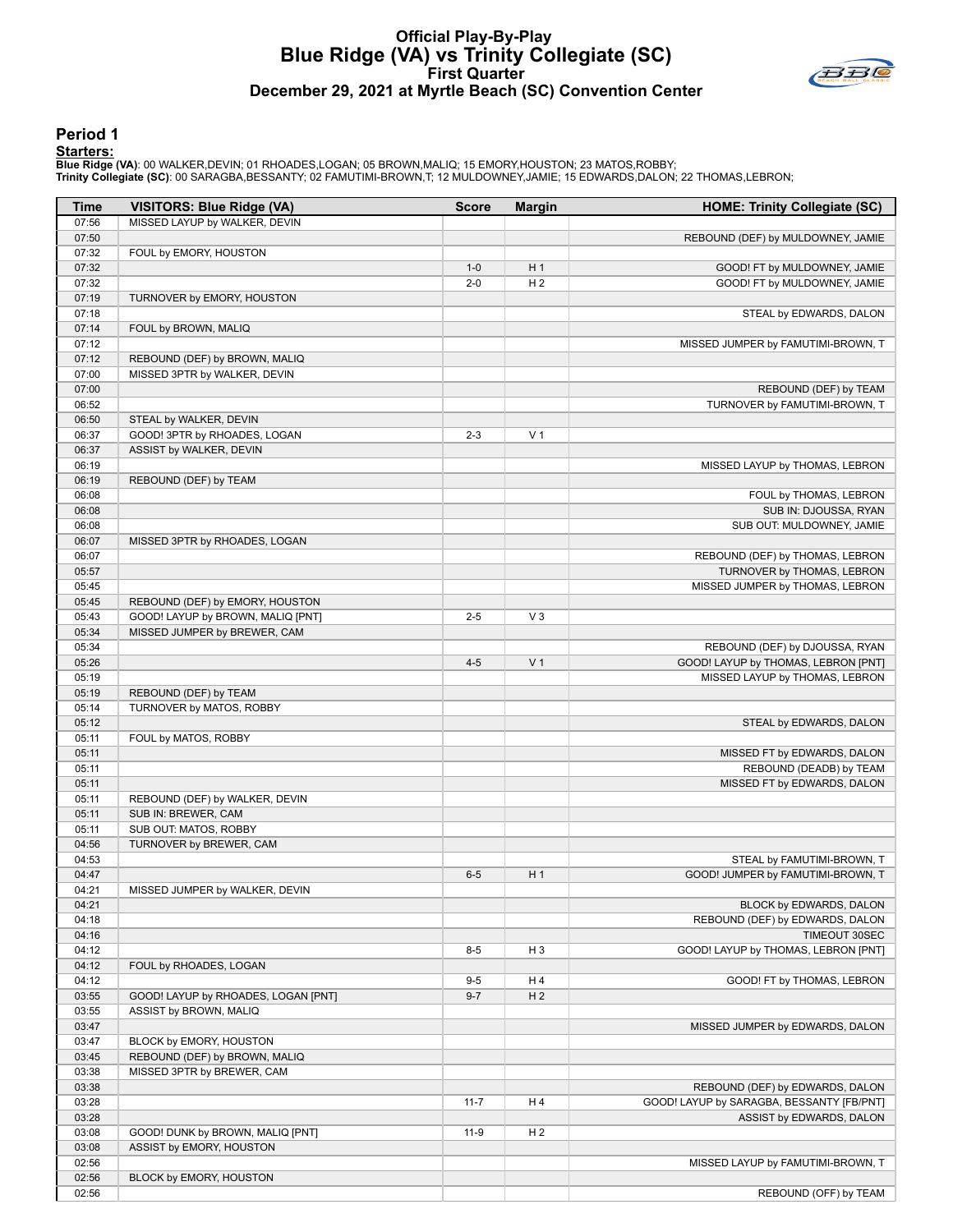| <b>Time</b> | <b>VISITORS: Blue Ridge (VA)</b> | <b>Score</b> | <b>Margin</b>  | <b>HOME: Trinity Collegiate (SC)</b>  |
|-------------|----------------------------------|--------------|----------------|---------------------------------------|
| 02:56       |                                  |              |                | <b>TIMEOUT</b> media                  |
| 02:56       | SUB IN: PIGUES, LEVI             |              |                |                                       |
| 02:56       | SUB OUT: RHOADES, LOGAN          |              |                |                                       |
| 02:56       |                                  |              |                | SUB IN: MULDOWNEY, JAMIE              |
| 02:56       |                                  |              |                | SUB OUT: EDWARDS, DALON               |
| 01:59       | MISSED LAYUP by WALKER, DEVIN    |              |                |                                       |
| 01:59       | REBOUND (OFF) by BREWER, CAM     |              |                |                                       |
| 01:53       | MISSED JUMPER by PIGUES, LEVI    |              |                |                                       |
| 01:53       |                                  |              |                | REBOUND (DEF) by THOMAS, LEBRON       |
| 01:40       |                                  |              |                | MISSED LAYUP by SARAGBA, BESSANTY     |
| 01:40       | BLOCK by BROWN, MALIQ            |              |                |                                       |
| 01:39       |                                  |              |                | REBOUND (OFF) by MULDOWNEY, JAMIE     |
| 01:39       | FOUL by BREWER, CAM              |              |                |                                       |
| 01:39       | SUB IN: MATOS, ROBBY             |              |                |                                       |
| 01:39       | SUB IN: SIMANGO, SHANON          |              |                |                                       |
| 01:39       | SUB OUT: WALKER, DEVIN           |              |                |                                       |
| 01:39       | SUB OUT: EMORY, HOUSTON          |              |                |                                       |
| 01:39       |                                  |              |                | SUB IN: DOVILITS, EDMUNDAS            |
| 01:39       |                                  |              |                | SUB OUT: THOMAS, LEBRON               |
| 01:23       |                                  | $13-9$       | H <sub>4</sub> | GOOD! DUNK by SARAGBA, BESSANTY [PNT] |
| 01:23       |                                  |              |                | ASSIST by DJOUSSA, RYAN               |
| 01:02       | MISSED JUMPER by SIMANGO, SHANON |              |                |                                       |
| 01:02       |                                  |              |                | REBOUND (DEF) by DJOUSSA, RYAN        |
| 00:48       |                                  |              |                | TURNOVER by SARAGBA, BESSANTY         |
| 00:46       | STEAL by PIGUES, LEVI            |              |                |                                       |
| 00:42       | GOOD! 3PTR by BREWER, CAM        | $13 - 12$    | H <sub>1</sub> |                                       |
| 00:42       | ASSIST by PIGUES, LEVI           |              |                |                                       |
| 00:21       |                                  |              |                | TURNOVER by FAMUTIMI-BROWN, T         |
| 00:21       |                                  |              |                | SUB IN: THOMAS, LEBRON                |
| 00:21       |                                  |              |                | SUB OUT: FAMUTIMI-BROWN, T            |
| 00:01       | MISSED 3PTR by MATOS, ROBBY      |              |                |                                       |
| 00:01       |                                  |              |                | REBOUND (DEF) by DOVILITS, EDMUNDAS   |

| Blue Ridge (VA) 12, Trinity Collegiate (SC) 13 |
|------------------------------------------------|
|------------------------------------------------|

| <b>Points (This Period)</b> | BR            | ТC            |
|-----------------------------|---------------|---------------|
| In the Paint                | 6             |               |
| Off Turns                   |               |               |
| 2nd Chance                  |               |               |
| <b>Fast Break</b>           |               |               |
| Bench                       |               |               |
| Per Poss                    | 0.667<br>5/18 | 0.765<br>6/17 |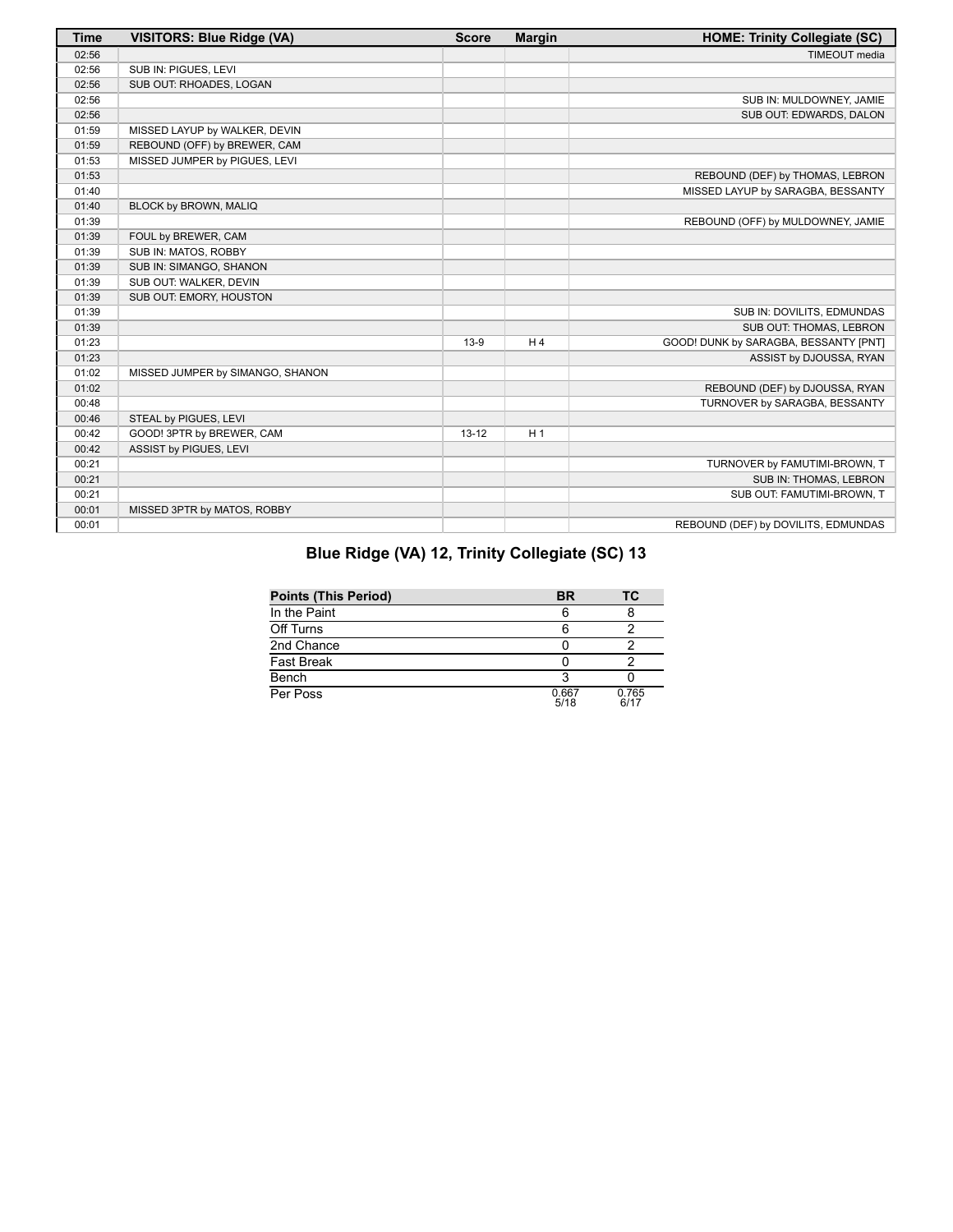# **Official Play-By-Play Blue Ridge (VA) vs Trinity Collegiate (SC) Second Quarter December 29, 2021 at Myrtle Beach (SC) Convention Center**



#### **Period 2**

#### **Starters:**

| SUB IN: PIGUES, LEVI<br>08:00<br>08:00<br>SUB IN: BREWER, CAM<br>08:00<br>SUB OUT: WALKER, DEVIN<br>08:00<br>SUB OUT: RHOADES, LOGAN<br>08:00<br>SUB IN: DJOUSSA, RYAN<br>08:00<br><b>SUB IN: 13</b><br>08:00<br>SUB IN: DOVILITS, EDMUNDAS<br>08:00<br>SUB OUT: SARAGBA, BESSANTY<br>08:00<br>SUB OUT: FAMUTIMI-BROWN, T<br>08:00<br>SUB OUT: EDWARDS, DALON<br>07:38<br>FOUL by BREWER, CAM<br>07:22<br>MISSED JUMPER by DJOUSSA, RYAN<br>07:22<br>REBOUND (OFF) by TEAM<br>07:20<br>MISSED JUMPER by THOMAS, LEBRON<br>07:20<br>REBOUND (DEF) by BROWN, MALIQ<br>07:20<br>FOUL by DOVILITS, EDMUNDAS<br>07:10<br>V <sub>1</sub><br>GOOD! JUMPER by MATOS, ROBBY<br>$13 - 14$<br>07:10<br>ASSIST by PIGUES, LEVI<br>07:02<br>MISSED JUMPER by THOMPSON, TRISTAN<br>07:02<br>BLOCK by EMORY, HOUSTON<br>07:00<br>REBOUND (OFF) by THOMAS, LEBRON<br>06:56<br>MISSED JUMPER by THOMAS, LEBRON<br>REBOUND (OFF) by DJOUSSA, RYAN<br>06:56<br>06:50<br>MISSED JUMPER by DJOUSSA, RYAN<br>06:50<br>REBOUND (DEF) by BROWN, MALIQ<br>06:46<br>FOUL by DOVILITS, EDMUNDAS<br>06:46<br>MISSED FT by MATOS, ROBBY<br>06:46<br>REBOUND (DEADB) by TEAM<br>06:46<br>V <sub>2</sub><br>GOOD! FT by MATOS, ROBBY<br>$13 - 15$<br>06:46<br>SUB IN: FAMUTIMI-BROWN, T<br>06:46<br>SUB OUT: DOVILITS, EDMUNDAS<br>06:40<br>TURNOVER by DJOUSSA, RYAN<br>06:20<br>TURNOVER by EMORY, HOUSTON<br>06:04<br>SUB IN: SARAGBA, BESSANTY<br>06:04<br>SUB OUT: DJOUSSA, RYAN<br>05:59<br>MISSED LAYUP by THOMAS, LEBRON<br>05:59<br>REBOUND (DEF) by EMORY, HOUSTON<br>05:44<br>V <sub>4</sub><br>GOOD! LAYUP by BROWN, MALIQ [PNT]<br>13-17<br>05:44<br>ASSIST by MATOS, ROBBY<br>05:44<br>FOUL by THOMAS, LEBRON<br>05:44<br>V <sub>5</sub><br>GOOD! FT by BROWN, MALIQ<br>$13 - 18$<br>$V_3$<br>05:39<br>$15-18$<br>GOOD! JUMPER by THOMAS, LEBRON<br>05:21<br>MISSED JUMPER by PIGUES, LEVI<br>05:21<br>BLOCK by THOMPSON, TRISTAN<br>05:17<br>REBOUND (DEF) by MULDOWNEY, JAMIE<br>05:02<br>FOUL by EMORY, HOUSTON<br>05:02<br>V <sub>2</sub><br>$16 - 18$<br>GOOD! FT by THOMAS, LEBRON<br>V <sub>1</sub><br>05:02<br>$17-18$<br>GOOD! FT by THOMAS, LEBRON<br>05:02<br>SUB IN: RHOADES, LOGAN<br>05:02<br>SUB IN: WALKER, DEVIN<br>05:02<br>SUB IN: STEWART, DIARMID<br>05:02<br>SUB OUT: PIGUES, LEVI<br>05:02<br>SUB OUT: BREWER, CAM<br>05:02<br>SUB OUT: EMORY, HOUSTON<br>05:02<br>SUB IN: EDWARDS, DALON<br>04:27<br>GOOD! 3PTR by RHOADES, LOGAN<br>V <sub>4</sub><br>$17 - 21$<br>04:27<br>ASSIST by MATOS, ROBBY<br>04:17<br>MISSED JUMPER by FAMUTIMI-BROWN, T<br>04:17<br>REBOUND (DEF) by BROWN, MALIQ<br>04:07<br>TURNOVER by WALKER, DEVIN<br>04:06<br>STEAL by FAMUTIMI-BROWN, T<br>03:59<br>FOUL by RHOADES, LOGAN<br>03:59<br><b>TIMEOUT MEDIA</b><br>03:59<br>MISSED FT by THOMAS, LEBRON | <b>Time</b> | <b>VISITORS: Blue Ridge (VA)</b> | <b>Score</b> | <b>Margin</b> | <b>HOME: Trinity Collegiate (SC)</b> |
|----------------------------------------------------------------------------------------------------------------------------------------------------------------------------------------------------------------------------------------------------------------------------------------------------------------------------------------------------------------------------------------------------------------------------------------------------------------------------------------------------------------------------------------------------------------------------------------------------------------------------------------------------------------------------------------------------------------------------------------------------------------------------------------------------------------------------------------------------------------------------------------------------------------------------------------------------------------------------------------------------------------------------------------------------------------------------------------------------------------------------------------------------------------------------------------------------------------------------------------------------------------------------------------------------------------------------------------------------------------------------------------------------------------------------------------------------------------------------------------------------------------------------------------------------------------------------------------------------------------------------------------------------------------------------------------------------------------------------------------------------------------------------------------------------------------------------------------------------------------------------------------------------------------------------------------------------------------------------------------------------------------------------------------------------------------------------------------------------------------------------------------------------------------------------------------------------------------------------------------------------------------------------------------------------------------------------------------------------------------------------------------------------------------------------------------------------------------------------------------------------------------------------------------------------------------------------------------------------------------------------------------------------------------------------------------------------------------------------------------------------------------------------------------------|-------------|----------------------------------|--------------|---------------|--------------------------------------|
|                                                                                                                                                                                                                                                                                                                                                                                                                                                                                                                                                                                                                                                                                                                                                                                                                                                                                                                                                                                                                                                                                                                                                                                                                                                                                                                                                                                                                                                                                                                                                                                                                                                                                                                                                                                                                                                                                                                                                                                                                                                                                                                                                                                                                                                                                                                                                                                                                                                                                                                                                                                                                                                                                                                                                                                              |             |                                  |              |               |                                      |
|                                                                                                                                                                                                                                                                                                                                                                                                                                                                                                                                                                                                                                                                                                                                                                                                                                                                                                                                                                                                                                                                                                                                                                                                                                                                                                                                                                                                                                                                                                                                                                                                                                                                                                                                                                                                                                                                                                                                                                                                                                                                                                                                                                                                                                                                                                                                                                                                                                                                                                                                                                                                                                                                                                                                                                                              |             |                                  |              |               |                                      |
|                                                                                                                                                                                                                                                                                                                                                                                                                                                                                                                                                                                                                                                                                                                                                                                                                                                                                                                                                                                                                                                                                                                                                                                                                                                                                                                                                                                                                                                                                                                                                                                                                                                                                                                                                                                                                                                                                                                                                                                                                                                                                                                                                                                                                                                                                                                                                                                                                                                                                                                                                                                                                                                                                                                                                                                              |             |                                  |              |               |                                      |
|                                                                                                                                                                                                                                                                                                                                                                                                                                                                                                                                                                                                                                                                                                                                                                                                                                                                                                                                                                                                                                                                                                                                                                                                                                                                                                                                                                                                                                                                                                                                                                                                                                                                                                                                                                                                                                                                                                                                                                                                                                                                                                                                                                                                                                                                                                                                                                                                                                                                                                                                                                                                                                                                                                                                                                                              |             |                                  |              |               |                                      |
|                                                                                                                                                                                                                                                                                                                                                                                                                                                                                                                                                                                                                                                                                                                                                                                                                                                                                                                                                                                                                                                                                                                                                                                                                                                                                                                                                                                                                                                                                                                                                                                                                                                                                                                                                                                                                                                                                                                                                                                                                                                                                                                                                                                                                                                                                                                                                                                                                                                                                                                                                                                                                                                                                                                                                                                              |             |                                  |              |               |                                      |
|                                                                                                                                                                                                                                                                                                                                                                                                                                                                                                                                                                                                                                                                                                                                                                                                                                                                                                                                                                                                                                                                                                                                                                                                                                                                                                                                                                                                                                                                                                                                                                                                                                                                                                                                                                                                                                                                                                                                                                                                                                                                                                                                                                                                                                                                                                                                                                                                                                                                                                                                                                                                                                                                                                                                                                                              |             |                                  |              |               |                                      |
|                                                                                                                                                                                                                                                                                                                                                                                                                                                                                                                                                                                                                                                                                                                                                                                                                                                                                                                                                                                                                                                                                                                                                                                                                                                                                                                                                                                                                                                                                                                                                                                                                                                                                                                                                                                                                                                                                                                                                                                                                                                                                                                                                                                                                                                                                                                                                                                                                                                                                                                                                                                                                                                                                                                                                                                              |             |                                  |              |               |                                      |
|                                                                                                                                                                                                                                                                                                                                                                                                                                                                                                                                                                                                                                                                                                                                                                                                                                                                                                                                                                                                                                                                                                                                                                                                                                                                                                                                                                                                                                                                                                                                                                                                                                                                                                                                                                                                                                                                                                                                                                                                                                                                                                                                                                                                                                                                                                                                                                                                                                                                                                                                                                                                                                                                                                                                                                                              |             |                                  |              |               |                                      |
|                                                                                                                                                                                                                                                                                                                                                                                                                                                                                                                                                                                                                                                                                                                                                                                                                                                                                                                                                                                                                                                                                                                                                                                                                                                                                                                                                                                                                                                                                                                                                                                                                                                                                                                                                                                                                                                                                                                                                                                                                                                                                                                                                                                                                                                                                                                                                                                                                                                                                                                                                                                                                                                                                                                                                                                              |             |                                  |              |               |                                      |
|                                                                                                                                                                                                                                                                                                                                                                                                                                                                                                                                                                                                                                                                                                                                                                                                                                                                                                                                                                                                                                                                                                                                                                                                                                                                                                                                                                                                                                                                                                                                                                                                                                                                                                                                                                                                                                                                                                                                                                                                                                                                                                                                                                                                                                                                                                                                                                                                                                                                                                                                                                                                                                                                                                                                                                                              |             |                                  |              |               |                                      |
|                                                                                                                                                                                                                                                                                                                                                                                                                                                                                                                                                                                                                                                                                                                                                                                                                                                                                                                                                                                                                                                                                                                                                                                                                                                                                                                                                                                                                                                                                                                                                                                                                                                                                                                                                                                                                                                                                                                                                                                                                                                                                                                                                                                                                                                                                                                                                                                                                                                                                                                                                                                                                                                                                                                                                                                              |             |                                  |              |               |                                      |
|                                                                                                                                                                                                                                                                                                                                                                                                                                                                                                                                                                                                                                                                                                                                                                                                                                                                                                                                                                                                                                                                                                                                                                                                                                                                                                                                                                                                                                                                                                                                                                                                                                                                                                                                                                                                                                                                                                                                                                                                                                                                                                                                                                                                                                                                                                                                                                                                                                                                                                                                                                                                                                                                                                                                                                                              |             |                                  |              |               |                                      |
|                                                                                                                                                                                                                                                                                                                                                                                                                                                                                                                                                                                                                                                                                                                                                                                                                                                                                                                                                                                                                                                                                                                                                                                                                                                                                                                                                                                                                                                                                                                                                                                                                                                                                                                                                                                                                                                                                                                                                                                                                                                                                                                                                                                                                                                                                                                                                                                                                                                                                                                                                                                                                                                                                                                                                                                              |             |                                  |              |               |                                      |
|                                                                                                                                                                                                                                                                                                                                                                                                                                                                                                                                                                                                                                                                                                                                                                                                                                                                                                                                                                                                                                                                                                                                                                                                                                                                                                                                                                                                                                                                                                                                                                                                                                                                                                                                                                                                                                                                                                                                                                                                                                                                                                                                                                                                                                                                                                                                                                                                                                                                                                                                                                                                                                                                                                                                                                                              |             |                                  |              |               |                                      |
|                                                                                                                                                                                                                                                                                                                                                                                                                                                                                                                                                                                                                                                                                                                                                                                                                                                                                                                                                                                                                                                                                                                                                                                                                                                                                                                                                                                                                                                                                                                                                                                                                                                                                                                                                                                                                                                                                                                                                                                                                                                                                                                                                                                                                                                                                                                                                                                                                                                                                                                                                                                                                                                                                                                                                                                              |             |                                  |              |               |                                      |
|                                                                                                                                                                                                                                                                                                                                                                                                                                                                                                                                                                                                                                                                                                                                                                                                                                                                                                                                                                                                                                                                                                                                                                                                                                                                                                                                                                                                                                                                                                                                                                                                                                                                                                                                                                                                                                                                                                                                                                                                                                                                                                                                                                                                                                                                                                                                                                                                                                                                                                                                                                                                                                                                                                                                                                                              |             |                                  |              |               |                                      |
|                                                                                                                                                                                                                                                                                                                                                                                                                                                                                                                                                                                                                                                                                                                                                                                                                                                                                                                                                                                                                                                                                                                                                                                                                                                                                                                                                                                                                                                                                                                                                                                                                                                                                                                                                                                                                                                                                                                                                                                                                                                                                                                                                                                                                                                                                                                                                                                                                                                                                                                                                                                                                                                                                                                                                                                              |             |                                  |              |               |                                      |
|                                                                                                                                                                                                                                                                                                                                                                                                                                                                                                                                                                                                                                                                                                                                                                                                                                                                                                                                                                                                                                                                                                                                                                                                                                                                                                                                                                                                                                                                                                                                                                                                                                                                                                                                                                                                                                                                                                                                                                                                                                                                                                                                                                                                                                                                                                                                                                                                                                                                                                                                                                                                                                                                                                                                                                                              |             |                                  |              |               |                                      |
|                                                                                                                                                                                                                                                                                                                                                                                                                                                                                                                                                                                                                                                                                                                                                                                                                                                                                                                                                                                                                                                                                                                                                                                                                                                                                                                                                                                                                                                                                                                                                                                                                                                                                                                                                                                                                                                                                                                                                                                                                                                                                                                                                                                                                                                                                                                                                                                                                                                                                                                                                                                                                                                                                                                                                                                              |             |                                  |              |               |                                      |
|                                                                                                                                                                                                                                                                                                                                                                                                                                                                                                                                                                                                                                                                                                                                                                                                                                                                                                                                                                                                                                                                                                                                                                                                                                                                                                                                                                                                                                                                                                                                                                                                                                                                                                                                                                                                                                                                                                                                                                                                                                                                                                                                                                                                                                                                                                                                                                                                                                                                                                                                                                                                                                                                                                                                                                                              |             |                                  |              |               |                                      |
|                                                                                                                                                                                                                                                                                                                                                                                                                                                                                                                                                                                                                                                                                                                                                                                                                                                                                                                                                                                                                                                                                                                                                                                                                                                                                                                                                                                                                                                                                                                                                                                                                                                                                                                                                                                                                                                                                                                                                                                                                                                                                                                                                                                                                                                                                                                                                                                                                                                                                                                                                                                                                                                                                                                                                                                              |             |                                  |              |               |                                      |
|                                                                                                                                                                                                                                                                                                                                                                                                                                                                                                                                                                                                                                                                                                                                                                                                                                                                                                                                                                                                                                                                                                                                                                                                                                                                                                                                                                                                                                                                                                                                                                                                                                                                                                                                                                                                                                                                                                                                                                                                                                                                                                                                                                                                                                                                                                                                                                                                                                                                                                                                                                                                                                                                                                                                                                                              |             |                                  |              |               |                                      |
|                                                                                                                                                                                                                                                                                                                                                                                                                                                                                                                                                                                                                                                                                                                                                                                                                                                                                                                                                                                                                                                                                                                                                                                                                                                                                                                                                                                                                                                                                                                                                                                                                                                                                                                                                                                                                                                                                                                                                                                                                                                                                                                                                                                                                                                                                                                                                                                                                                                                                                                                                                                                                                                                                                                                                                                              |             |                                  |              |               |                                      |
|                                                                                                                                                                                                                                                                                                                                                                                                                                                                                                                                                                                                                                                                                                                                                                                                                                                                                                                                                                                                                                                                                                                                                                                                                                                                                                                                                                                                                                                                                                                                                                                                                                                                                                                                                                                                                                                                                                                                                                                                                                                                                                                                                                                                                                                                                                                                                                                                                                                                                                                                                                                                                                                                                                                                                                                              |             |                                  |              |               |                                      |
|                                                                                                                                                                                                                                                                                                                                                                                                                                                                                                                                                                                                                                                                                                                                                                                                                                                                                                                                                                                                                                                                                                                                                                                                                                                                                                                                                                                                                                                                                                                                                                                                                                                                                                                                                                                                                                                                                                                                                                                                                                                                                                                                                                                                                                                                                                                                                                                                                                                                                                                                                                                                                                                                                                                                                                                              |             |                                  |              |               |                                      |
|                                                                                                                                                                                                                                                                                                                                                                                                                                                                                                                                                                                                                                                                                                                                                                                                                                                                                                                                                                                                                                                                                                                                                                                                                                                                                                                                                                                                                                                                                                                                                                                                                                                                                                                                                                                                                                                                                                                                                                                                                                                                                                                                                                                                                                                                                                                                                                                                                                                                                                                                                                                                                                                                                                                                                                                              |             |                                  |              |               |                                      |
|                                                                                                                                                                                                                                                                                                                                                                                                                                                                                                                                                                                                                                                                                                                                                                                                                                                                                                                                                                                                                                                                                                                                                                                                                                                                                                                                                                                                                                                                                                                                                                                                                                                                                                                                                                                                                                                                                                                                                                                                                                                                                                                                                                                                                                                                                                                                                                                                                                                                                                                                                                                                                                                                                                                                                                                              |             |                                  |              |               |                                      |
|                                                                                                                                                                                                                                                                                                                                                                                                                                                                                                                                                                                                                                                                                                                                                                                                                                                                                                                                                                                                                                                                                                                                                                                                                                                                                                                                                                                                                                                                                                                                                                                                                                                                                                                                                                                                                                                                                                                                                                                                                                                                                                                                                                                                                                                                                                                                                                                                                                                                                                                                                                                                                                                                                                                                                                                              |             |                                  |              |               |                                      |
|                                                                                                                                                                                                                                                                                                                                                                                                                                                                                                                                                                                                                                                                                                                                                                                                                                                                                                                                                                                                                                                                                                                                                                                                                                                                                                                                                                                                                                                                                                                                                                                                                                                                                                                                                                                                                                                                                                                                                                                                                                                                                                                                                                                                                                                                                                                                                                                                                                                                                                                                                                                                                                                                                                                                                                                              |             |                                  |              |               |                                      |
|                                                                                                                                                                                                                                                                                                                                                                                                                                                                                                                                                                                                                                                                                                                                                                                                                                                                                                                                                                                                                                                                                                                                                                                                                                                                                                                                                                                                                                                                                                                                                                                                                                                                                                                                                                                                                                                                                                                                                                                                                                                                                                                                                                                                                                                                                                                                                                                                                                                                                                                                                                                                                                                                                                                                                                                              |             |                                  |              |               |                                      |
|                                                                                                                                                                                                                                                                                                                                                                                                                                                                                                                                                                                                                                                                                                                                                                                                                                                                                                                                                                                                                                                                                                                                                                                                                                                                                                                                                                                                                                                                                                                                                                                                                                                                                                                                                                                                                                                                                                                                                                                                                                                                                                                                                                                                                                                                                                                                                                                                                                                                                                                                                                                                                                                                                                                                                                                              |             |                                  |              |               |                                      |
|                                                                                                                                                                                                                                                                                                                                                                                                                                                                                                                                                                                                                                                                                                                                                                                                                                                                                                                                                                                                                                                                                                                                                                                                                                                                                                                                                                                                                                                                                                                                                                                                                                                                                                                                                                                                                                                                                                                                                                                                                                                                                                                                                                                                                                                                                                                                                                                                                                                                                                                                                                                                                                                                                                                                                                                              |             |                                  |              |               |                                      |
|                                                                                                                                                                                                                                                                                                                                                                                                                                                                                                                                                                                                                                                                                                                                                                                                                                                                                                                                                                                                                                                                                                                                                                                                                                                                                                                                                                                                                                                                                                                                                                                                                                                                                                                                                                                                                                                                                                                                                                                                                                                                                                                                                                                                                                                                                                                                                                                                                                                                                                                                                                                                                                                                                                                                                                                              |             |                                  |              |               |                                      |
|                                                                                                                                                                                                                                                                                                                                                                                                                                                                                                                                                                                                                                                                                                                                                                                                                                                                                                                                                                                                                                                                                                                                                                                                                                                                                                                                                                                                                                                                                                                                                                                                                                                                                                                                                                                                                                                                                                                                                                                                                                                                                                                                                                                                                                                                                                                                                                                                                                                                                                                                                                                                                                                                                                                                                                                              |             |                                  |              |               |                                      |
|                                                                                                                                                                                                                                                                                                                                                                                                                                                                                                                                                                                                                                                                                                                                                                                                                                                                                                                                                                                                                                                                                                                                                                                                                                                                                                                                                                                                                                                                                                                                                                                                                                                                                                                                                                                                                                                                                                                                                                                                                                                                                                                                                                                                                                                                                                                                                                                                                                                                                                                                                                                                                                                                                                                                                                                              |             |                                  |              |               |                                      |
|                                                                                                                                                                                                                                                                                                                                                                                                                                                                                                                                                                                                                                                                                                                                                                                                                                                                                                                                                                                                                                                                                                                                                                                                                                                                                                                                                                                                                                                                                                                                                                                                                                                                                                                                                                                                                                                                                                                                                                                                                                                                                                                                                                                                                                                                                                                                                                                                                                                                                                                                                                                                                                                                                                                                                                                              |             |                                  |              |               |                                      |
|                                                                                                                                                                                                                                                                                                                                                                                                                                                                                                                                                                                                                                                                                                                                                                                                                                                                                                                                                                                                                                                                                                                                                                                                                                                                                                                                                                                                                                                                                                                                                                                                                                                                                                                                                                                                                                                                                                                                                                                                                                                                                                                                                                                                                                                                                                                                                                                                                                                                                                                                                                                                                                                                                                                                                                                              |             |                                  |              |               |                                      |
|                                                                                                                                                                                                                                                                                                                                                                                                                                                                                                                                                                                                                                                                                                                                                                                                                                                                                                                                                                                                                                                                                                                                                                                                                                                                                                                                                                                                                                                                                                                                                                                                                                                                                                                                                                                                                                                                                                                                                                                                                                                                                                                                                                                                                                                                                                                                                                                                                                                                                                                                                                                                                                                                                                                                                                                              |             |                                  |              |               |                                      |
|                                                                                                                                                                                                                                                                                                                                                                                                                                                                                                                                                                                                                                                                                                                                                                                                                                                                                                                                                                                                                                                                                                                                                                                                                                                                                                                                                                                                                                                                                                                                                                                                                                                                                                                                                                                                                                                                                                                                                                                                                                                                                                                                                                                                                                                                                                                                                                                                                                                                                                                                                                                                                                                                                                                                                                                              |             |                                  |              |               |                                      |
|                                                                                                                                                                                                                                                                                                                                                                                                                                                                                                                                                                                                                                                                                                                                                                                                                                                                                                                                                                                                                                                                                                                                                                                                                                                                                                                                                                                                                                                                                                                                                                                                                                                                                                                                                                                                                                                                                                                                                                                                                                                                                                                                                                                                                                                                                                                                                                                                                                                                                                                                                                                                                                                                                                                                                                                              |             |                                  |              |               |                                      |
|                                                                                                                                                                                                                                                                                                                                                                                                                                                                                                                                                                                                                                                                                                                                                                                                                                                                                                                                                                                                                                                                                                                                                                                                                                                                                                                                                                                                                                                                                                                                                                                                                                                                                                                                                                                                                                                                                                                                                                                                                                                                                                                                                                                                                                                                                                                                                                                                                                                                                                                                                                                                                                                                                                                                                                                              |             |                                  |              |               |                                      |
|                                                                                                                                                                                                                                                                                                                                                                                                                                                                                                                                                                                                                                                                                                                                                                                                                                                                                                                                                                                                                                                                                                                                                                                                                                                                                                                                                                                                                                                                                                                                                                                                                                                                                                                                                                                                                                                                                                                                                                                                                                                                                                                                                                                                                                                                                                                                                                                                                                                                                                                                                                                                                                                                                                                                                                                              |             |                                  |              |               |                                      |
|                                                                                                                                                                                                                                                                                                                                                                                                                                                                                                                                                                                                                                                                                                                                                                                                                                                                                                                                                                                                                                                                                                                                                                                                                                                                                                                                                                                                                                                                                                                                                                                                                                                                                                                                                                                                                                                                                                                                                                                                                                                                                                                                                                                                                                                                                                                                                                                                                                                                                                                                                                                                                                                                                                                                                                                              |             |                                  |              |               |                                      |
|                                                                                                                                                                                                                                                                                                                                                                                                                                                                                                                                                                                                                                                                                                                                                                                                                                                                                                                                                                                                                                                                                                                                                                                                                                                                                                                                                                                                                                                                                                                                                                                                                                                                                                                                                                                                                                                                                                                                                                                                                                                                                                                                                                                                                                                                                                                                                                                                                                                                                                                                                                                                                                                                                                                                                                                              |             |                                  |              |               |                                      |
|                                                                                                                                                                                                                                                                                                                                                                                                                                                                                                                                                                                                                                                                                                                                                                                                                                                                                                                                                                                                                                                                                                                                                                                                                                                                                                                                                                                                                                                                                                                                                                                                                                                                                                                                                                                                                                                                                                                                                                                                                                                                                                                                                                                                                                                                                                                                                                                                                                                                                                                                                                                                                                                                                                                                                                                              |             |                                  |              |               |                                      |
|                                                                                                                                                                                                                                                                                                                                                                                                                                                                                                                                                                                                                                                                                                                                                                                                                                                                                                                                                                                                                                                                                                                                                                                                                                                                                                                                                                                                                                                                                                                                                                                                                                                                                                                                                                                                                                                                                                                                                                                                                                                                                                                                                                                                                                                                                                                                                                                                                                                                                                                                                                                                                                                                                                                                                                                              |             |                                  |              |               |                                      |
|                                                                                                                                                                                                                                                                                                                                                                                                                                                                                                                                                                                                                                                                                                                                                                                                                                                                                                                                                                                                                                                                                                                                                                                                                                                                                                                                                                                                                                                                                                                                                                                                                                                                                                                                                                                                                                                                                                                                                                                                                                                                                                                                                                                                                                                                                                                                                                                                                                                                                                                                                                                                                                                                                                                                                                                              |             |                                  |              |               |                                      |
|                                                                                                                                                                                                                                                                                                                                                                                                                                                                                                                                                                                                                                                                                                                                                                                                                                                                                                                                                                                                                                                                                                                                                                                                                                                                                                                                                                                                                                                                                                                                                                                                                                                                                                                                                                                                                                                                                                                                                                                                                                                                                                                                                                                                                                                                                                                                                                                                                                                                                                                                                                                                                                                                                                                                                                                              |             |                                  |              |               |                                      |
|                                                                                                                                                                                                                                                                                                                                                                                                                                                                                                                                                                                                                                                                                                                                                                                                                                                                                                                                                                                                                                                                                                                                                                                                                                                                                                                                                                                                                                                                                                                                                                                                                                                                                                                                                                                                                                                                                                                                                                                                                                                                                                                                                                                                                                                                                                                                                                                                                                                                                                                                                                                                                                                                                                                                                                                              |             |                                  |              |               |                                      |
|                                                                                                                                                                                                                                                                                                                                                                                                                                                                                                                                                                                                                                                                                                                                                                                                                                                                                                                                                                                                                                                                                                                                                                                                                                                                                                                                                                                                                                                                                                                                                                                                                                                                                                                                                                                                                                                                                                                                                                                                                                                                                                                                                                                                                                                                                                                                                                                                                                                                                                                                                                                                                                                                                                                                                                                              |             |                                  |              |               |                                      |
|                                                                                                                                                                                                                                                                                                                                                                                                                                                                                                                                                                                                                                                                                                                                                                                                                                                                                                                                                                                                                                                                                                                                                                                                                                                                                                                                                                                                                                                                                                                                                                                                                                                                                                                                                                                                                                                                                                                                                                                                                                                                                                                                                                                                                                                                                                                                                                                                                                                                                                                                                                                                                                                                                                                                                                                              |             |                                  |              |               |                                      |
|                                                                                                                                                                                                                                                                                                                                                                                                                                                                                                                                                                                                                                                                                                                                                                                                                                                                                                                                                                                                                                                                                                                                                                                                                                                                                                                                                                                                                                                                                                                                                                                                                                                                                                                                                                                                                                                                                                                                                                                                                                                                                                                                                                                                                                                                                                                                                                                                                                                                                                                                                                                                                                                                                                                                                                                              |             |                                  |              |               |                                      |
|                                                                                                                                                                                                                                                                                                                                                                                                                                                                                                                                                                                                                                                                                                                                                                                                                                                                                                                                                                                                                                                                                                                                                                                                                                                                                                                                                                                                                                                                                                                                                                                                                                                                                                                                                                                                                                                                                                                                                                                                                                                                                                                                                                                                                                                                                                                                                                                                                                                                                                                                                                                                                                                                                                                                                                                              |             |                                  |              |               |                                      |
|                                                                                                                                                                                                                                                                                                                                                                                                                                                                                                                                                                                                                                                                                                                                                                                                                                                                                                                                                                                                                                                                                                                                                                                                                                                                                                                                                                                                                                                                                                                                                                                                                                                                                                                                                                                                                                                                                                                                                                                                                                                                                                                                                                                                                                                                                                                                                                                                                                                                                                                                                                                                                                                                                                                                                                                              |             |                                  |              |               |                                      |
|                                                                                                                                                                                                                                                                                                                                                                                                                                                                                                                                                                                                                                                                                                                                                                                                                                                                                                                                                                                                                                                                                                                                                                                                                                                                                                                                                                                                                                                                                                                                                                                                                                                                                                                                                                                                                                                                                                                                                                                                                                                                                                                                                                                                                                                                                                                                                                                                                                                                                                                                                                                                                                                                                                                                                                                              |             |                                  |              |               |                                      |
|                                                                                                                                                                                                                                                                                                                                                                                                                                                                                                                                                                                                                                                                                                                                                                                                                                                                                                                                                                                                                                                                                                                                                                                                                                                                                                                                                                                                                                                                                                                                                                                                                                                                                                                                                                                                                                                                                                                                                                                                                                                                                                                                                                                                                                                                                                                                                                                                                                                                                                                                                                                                                                                                                                                                                                                              |             |                                  |              |               |                                      |
|                                                                                                                                                                                                                                                                                                                                                                                                                                                                                                                                                                                                                                                                                                                                                                                                                                                                                                                                                                                                                                                                                                                                                                                                                                                                                                                                                                                                                                                                                                                                                                                                                                                                                                                                                                                                                                                                                                                                                                                                                                                                                                                                                                                                                                                                                                                                                                                                                                                                                                                                                                                                                                                                                                                                                                                              |             |                                  |              |               |                                      |
|                                                                                                                                                                                                                                                                                                                                                                                                                                                                                                                                                                                                                                                                                                                                                                                                                                                                                                                                                                                                                                                                                                                                                                                                                                                                                                                                                                                                                                                                                                                                                                                                                                                                                                                                                                                                                                                                                                                                                                                                                                                                                                                                                                                                                                                                                                                                                                                                                                                                                                                                                                                                                                                                                                                                                                                              |             |                                  |              |               |                                      |
|                                                                                                                                                                                                                                                                                                                                                                                                                                                                                                                                                                                                                                                                                                                                                                                                                                                                                                                                                                                                                                                                                                                                                                                                                                                                                                                                                                                                                                                                                                                                                                                                                                                                                                                                                                                                                                                                                                                                                                                                                                                                                                                                                                                                                                                                                                                                                                                                                                                                                                                                                                                                                                                                                                                                                                                              |             |                                  |              |               |                                      |
|                                                                                                                                                                                                                                                                                                                                                                                                                                                                                                                                                                                                                                                                                                                                                                                                                                                                                                                                                                                                                                                                                                                                                                                                                                                                                                                                                                                                                                                                                                                                                                                                                                                                                                                                                                                                                                                                                                                                                                                                                                                                                                                                                                                                                                                                                                                                                                                                                                                                                                                                                                                                                                                                                                                                                                                              |             |                                  |              |               |                                      |
|                                                                                                                                                                                                                                                                                                                                                                                                                                                                                                                                                                                                                                                                                                                                                                                                                                                                                                                                                                                                                                                                                                                                                                                                                                                                                                                                                                                                                                                                                                                                                                                                                                                                                                                                                                                                                                                                                                                                                                                                                                                                                                                                                                                                                                                                                                                                                                                                                                                                                                                                                                                                                                                                                                                                                                                              |             |                                  |              |               |                                      |
|                                                                                                                                                                                                                                                                                                                                                                                                                                                                                                                                                                                                                                                                                                                                                                                                                                                                                                                                                                                                                                                                                                                                                                                                                                                                                                                                                                                                                                                                                                                                                                                                                                                                                                                                                                                                                                                                                                                                                                                                                                                                                                                                                                                                                                                                                                                                                                                                                                                                                                                                                                                                                                                                                                                                                                                              |             |                                  |              |               |                                      |
|                                                                                                                                                                                                                                                                                                                                                                                                                                                                                                                                                                                                                                                                                                                                                                                                                                                                                                                                                                                                                                                                                                                                                                                                                                                                                                                                                                                                                                                                                                                                                                                                                                                                                                                                                                                                                                                                                                                                                                                                                                                                                                                                                                                                                                                                                                                                                                                                                                                                                                                                                                                                                                                                                                                                                                                              |             |                                  |              |               |                                      |
|                                                                                                                                                                                                                                                                                                                                                                                                                                                                                                                                                                                                                                                                                                                                                                                                                                                                                                                                                                                                                                                                                                                                                                                                                                                                                                                                                                                                                                                                                                                                                                                                                                                                                                                                                                                                                                                                                                                                                                                                                                                                                                                                                                                                                                                                                                                                                                                                                                                                                                                                                                                                                                                                                                                                                                                              |             |                                  |              |               |                                      |
|                                                                                                                                                                                                                                                                                                                                                                                                                                                                                                                                                                                                                                                                                                                                                                                                                                                                                                                                                                                                                                                                                                                                                                                                                                                                                                                                                                                                                                                                                                                                                                                                                                                                                                                                                                                                                                                                                                                                                                                                                                                                                                                                                                                                                                                                                                                                                                                                                                                                                                                                                                                                                                                                                                                                                                                              | 03:59       |                                  |              |               | REBOUND (DEADB) by TEAM              |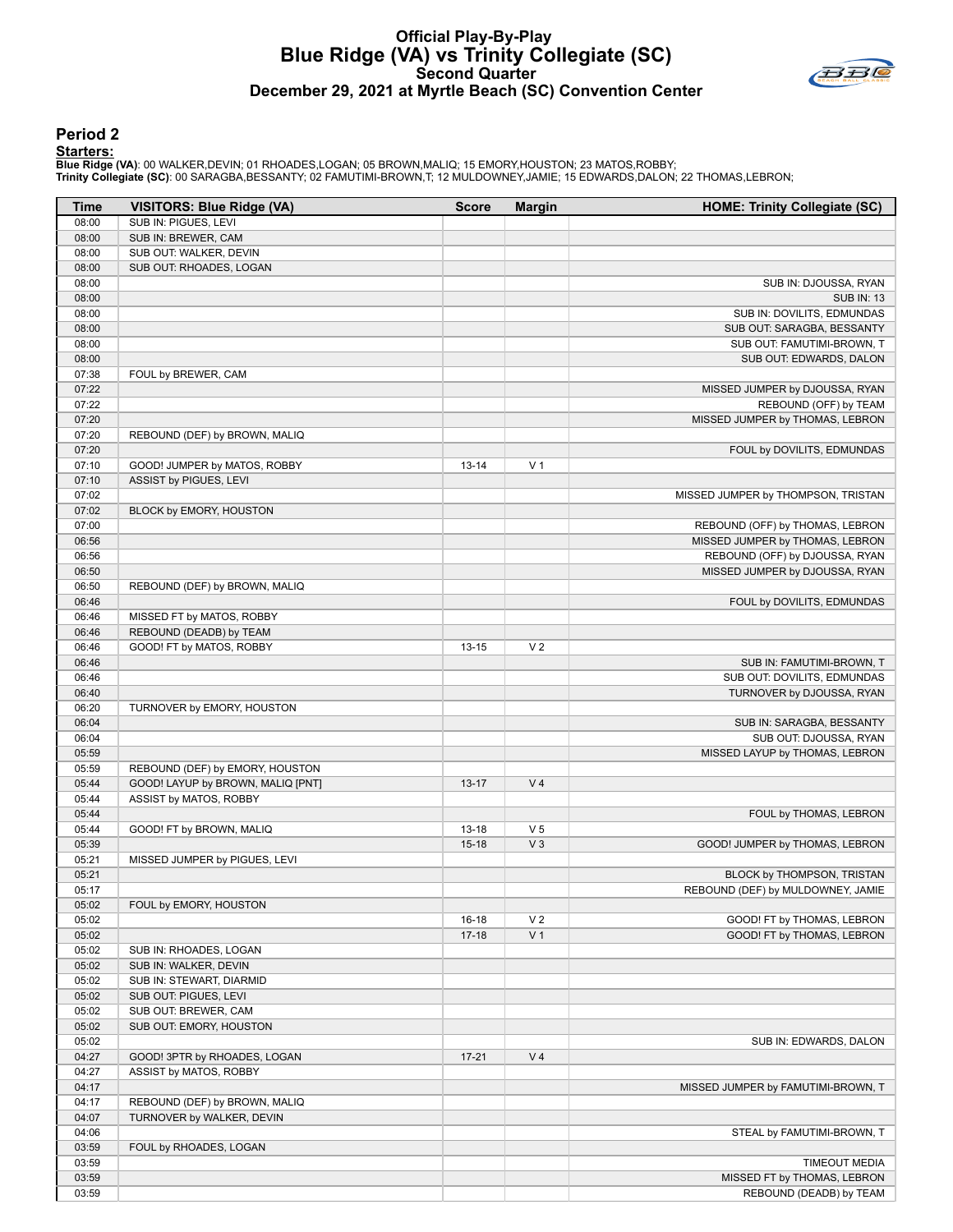| <b>Time</b> | <b>VISITORS: Blue Ridge (VA)</b>   | <b>Score</b> | <b>Margin</b>  | <b>HOME: Trinity Collegiate (SC)</b>   |
|-------------|------------------------------------|--------------|----------------|----------------------------------------|
| 03:59       |                                    |              |                | MISSED FT by THOMAS, LEBRON            |
| 03:59       | REBOUND (DEF) by BROWN, MALIQ      |              |                |                                        |
| 03:59       |                                    |              |                | SUB IN: THOMPSON, TRISTAN              |
| 03:59       |                                    |              |                | SUB OUT: MULDOWNEY, JAMIE              |
| 03:33       | MISSED 3PTR by WALKER, DEVIN       |              |                |                                        |
| 03:33       |                                    |              |                | REBOUND (DEF) by EDWARDS, DALON        |
| 03:13       |                                    |              |                | TURNOVER by SARAGBA, BESSANTY          |
| 03:13       | STEAL by RHOADES, LOGAN            |              |                |                                        |
| 03:13       | SUB IN: EMORY, MACON               |              |                |                                        |
| 03:13       | SUB OUT: RHOADES, LOGAN            |              |                |                                        |
| 02:53       | GOOD! LAYUP by BROWN, MALIQ [PNT]  | $17 - 23$    | $V_6$          |                                        |
| 02:53       | ASSIST by WALKER, DEVIN            |              |                |                                        |
| 02:37       |                                    |              |                | MISSED 3PTR by EDWARDS, DALON          |
| 02:37       | REBOUND (DEF) by BROWN, MALIQ      |              |                |                                        |
| 02:32       |                                    |              |                | FOUL by EDWARDS, DALON                 |
| 02:32       | GOOD! FT by STEWART, DIARMID       | $17 - 24$    | V <sub>7</sub> |                                        |
| 02:32       | MISSED FT by STEWART, DIARMID      |              |                |                                        |
| 02:32       |                                    |              |                | REBOUND (DEF) by SARAGBA, BESSANTY     |
| 02:32       |                                    |              |                | SUB IN: DJOUSSA, RYAN                  |
| 02:32       |                                    |              |                | SUB OUT: THOMPSON, TRISTAN             |
| 02:23       |                                    |              |                | TURNOVER by FAMUTIMI-BROWN, T          |
| 02:09       | GOOD! LAYUP by WALKER, DEVIN [PNT] | $17 - 26$    | V <sub>9</sub> |                                        |
| 02:09       | ASSIST by EMORY, MACON             |              |                |                                        |
| 01:56       |                                    |              |                | TURNOVER by SARAGBA, BESSANTY          |
| 01:56       |                                    |              |                | <b>TIMEOUT TEAM</b>                    |
| 01:33       | TURNOVER by MATOS, ROBBY           |              |                |                                        |
| 01:32       |                                    |              |                | STEAL by THOMAS, LEBRON                |
| 01:29       |                                    | 19-26        | V <sub>7</sub> | GOOD! LAYUP by THOMAS, LEBRON [FB/PNT] |
| 01:03       | GOOD! 3PTR by EMORY, MACON         | 19-29        | $V$ 10         |                                        |
| 01:03       | ASSIST by WALKER, DEVIN            |              |                |                                        |
| 00:37       | FOUL by STEWART, DIARMID           |              |                |                                        |
| 00:37       |                                    |              |                | MISSED FT by DJOUSSA, RYAN             |
| 00:37       | REBOUND (DEF) by EMORY, MACON      |              |                |                                        |
| 00:10       | TURNOVER by MATOS, ROBBY           |              |                |                                        |
| 00:10       |                                    |              |                | STEAL by EDWARDS, DALON                |
| 00:00       |                                    |              |                | MISSED LAYUP by FAMUTIMI-BROWN, T      |
| 00:00       | BLOCK by STEWART, DIARMID          |              |                |                                        |
| 00:00       |                                    |              |                | REBOUND (OFF) by TEAM                  |

# **Blue Ridge (VA) 29, Trinity Collegiate (SC) 19**

| <b>Points (This Period)</b> | BR            | ТC            |
|-----------------------------|---------------|---------------|
| In the Paint                |               |               |
| Off Turns                   |               |               |
| 2nd Chance                  |               |               |
| <b>Fast Break</b>           |               |               |
| Bench                       |               |               |
| Per Poss                    | 1.133<br>8/15 | 0.400<br>3/15 |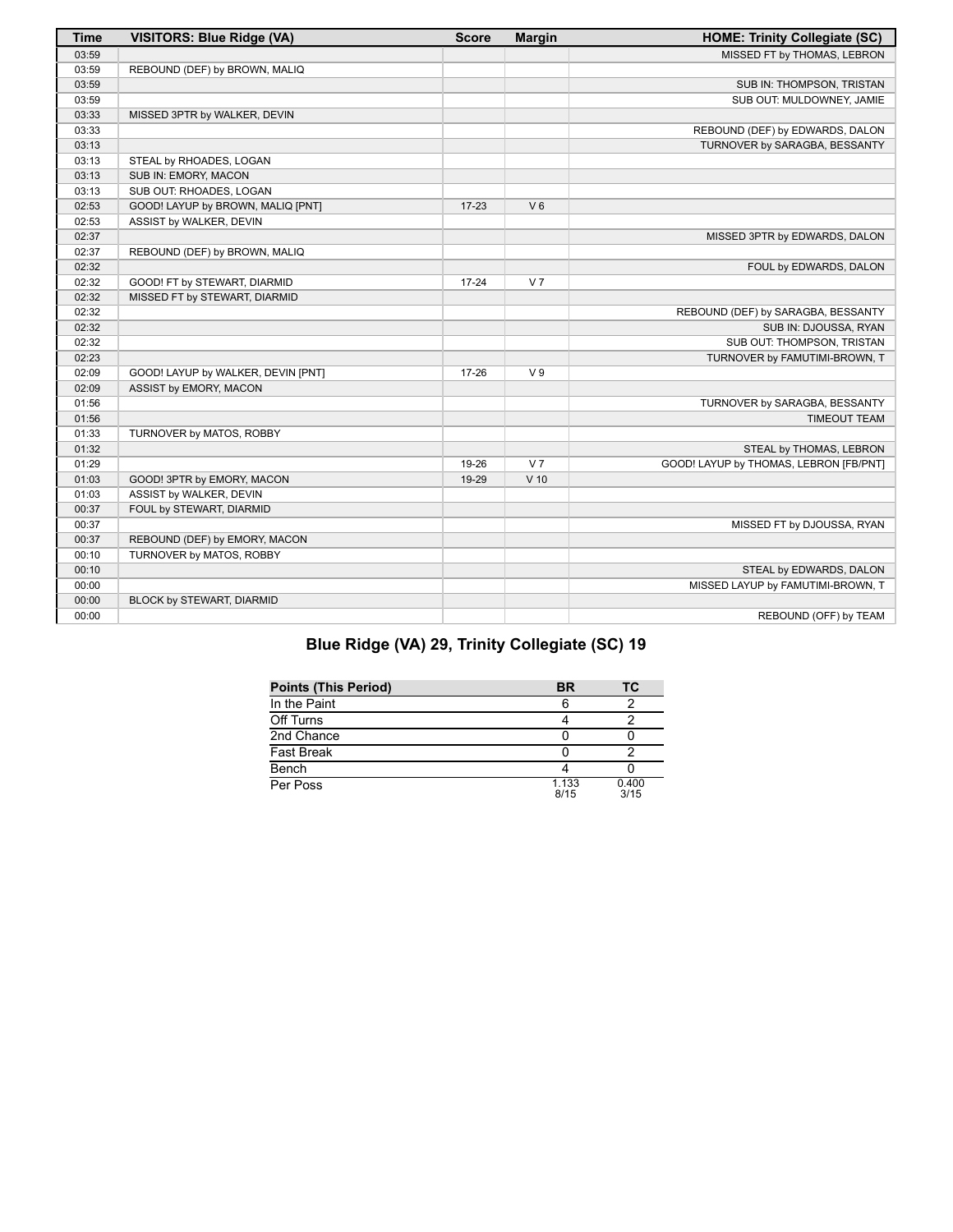# **Official Box Score Blue Ridge (VA) vs Trinity Collegiate (SC) Second Half Statistics Only December 29, 2021 at Myrtle Beach (SC) Convention Center**



|     | <b>Blue Ridge (VA) 29</b> |         |            |           |         | <b>Record: 10-2</b> |              |              |              |    |              |              |            |              |              |              |
|-----|---------------------------|---------|------------|-----------|---------|---------------------|--------------|--------------|--------------|----|--------------|--------------|------------|--------------|--------------|--------------|
| No. | Plaver                    | S       | <b>Pts</b> | <b>FG</b> | 3FG     | <b>FT</b>           | <b>OR</b>    | DR.          | <b>TR</b>    | PF | $\mathsf{A}$ | TO           | <b>BIK</b> | <b>Stl</b>   | Min          | $+/-$        |
| 00  | <b>WALKER, DEVIN</b>      | $\ast$  | 0          | $0 - 2$   | $0 - 0$ | $0 - 0$             | 0            | 2            | 2            | 0  | 3            | 2            | 0          |              | 10           | 6            |
| 01  | RHOADES, LOGAN            | $\ast$  | 6          | $2 - 4$   | $2 - 4$ | $0-0$               | $\Omega$     | 1            | 1            | 0  | 0            |              | 0          |              | 10           | $\mathbf 0$  |
| 05  | <b>BROWN, MALIQ</b>       | $\ast$  | 6          | $3-5$     | $0 - 0$ | $0-0$               | $\mathbf{1}$ | 5            | 6            |    | 1            | 0            | 1          | $\Omega$     | 16           | 6            |
| 15  | <b>EMORY, HOUSTON</b>     | $\star$ | 12         | $5 - 5$   | $1 - 1$ | $1 - 1$             | $\mathbf{0}$ | 3            | 3            | 2  |              |              | 3          |              | 15           | 3            |
| 23  | MATOS, ROBBY              | $\ast$  | 0          | $0-0$     | $0 - 0$ | $0-0$               | $\mathbf{0}$ | 0            | 0            | 0  |              |              | 0          | 0            | 10           | $-1$         |
| 02  | <b>BREWER, CAM</b>        |         | 4          | $0 - 4$   | $0 - 2$ | $4 - 4$             | $\Omega$     | $\Omega$     | 0            | 1  |              | 2            | $\Omega$   | $\mathbf{1}$ | 12           | 7            |
| 03  | COSSABOON, DAVEON         |         | 0          | $0 - 1$   | $0 - 1$ | $0 - 0$             | 0            | 0            | 0            | 0  | 0            | 0            | 0          |              | $\mathbf 0$  | 0            |
| 04  | BOSQUEZ, SEBASTIAN        |         | 0          | $0 - 0$   | $0 - 0$ | $0-0$               | $\Omega$     | $\mathbf{0}$ | 0            | 0  | $\mathbf{0}$ | $\mathbf{0}$ | 0          | $\mathbf{0}$ | $\mathbf{0}$ | $-3$         |
| 10  | <b>EMORY, MACON</b>       |         | 0          | $0 - 0$   | $0-0$   | $0-0$               | 0            | 0            | 0            | 0  | $\mathbf{0}$ | 0            | 0          | $\mathbf{0}$ | $\mathbf 0$  | 0            |
| 11  | <b>STEWART, DIARMID</b>   |         |            | $0 - 0$   | $0 - 0$ | $1 - 2$             | 1            | $\Omega$     | 1            | 0  | $\mathbf{0}$ | $\mathbf{0}$ | 0          | $\mathbf{0}$ | 1            | 3            |
| 22  | PIGUES, LEVI              |         | 0          | $0 - 1$   | $0 - 0$ | $0-0$               | $\Omega$     | $\Omega$     | $\mathbf{0}$ | 0  | 0            | 0            | 0          | $\Omega$     | 6            | 9            |
| 33  | <b>GANT, TANK</b>         |         | 0          | $0 - 0$   | $0 - 0$ | $0-0$               | $\mathbf{0}$ | $\mathbf{0}$ | 0            | 0  | $\Omega$     | 0            | 0          | 0            | $\mathbf 0$  | $\mathbf 0$  |
| 44  | SIMANGO, SHANON           |         | 0          | $0-0$     | $0 - 0$ | $0 - 0$             | $\Omega$     | $\Omega$     | 0            | 0  | $\Omega$     | $\Omega$     | 0          | $\Omega$     | $\Omega$     | $\mathbf{0}$ |
|     | <b>TEAM</b>               |         |            |           |         |                     | 2            | $\mathbf{0}$ | 2            | 0  |              | 0            |            |              |              |              |
|     | <b>TOTALS</b>             |         | 29         | $10 - 22$ | $3 - 8$ | $6 - 7$             | 4            | 11           | 15           | 4  |              |              | 4          | 5            | 80           |              |

| <b>Shooting By Period</b><br>Period | FG       | FG%   | 3FG     | 3FG%  | FT       | FT%   | Deadball Rebounds: 2,0<br>Last FG Half: BR 4th-00:27 |
|-------------------------------------|----------|-------|---------|-------|----------|-------|------------------------------------------------------|
| 3rd Qtr                             | $6-9$    | 67%   | $2 - 4$ | 50%   | $2 - 2$  | 100%  |                                                      |
| 4th Qtr                             | $4 - 13$ | 31%   | 1-4     | 25%   | $4-5$    | 80%   |                                                      |
| 2nd Half                            | $0 - 0$  | 0%    | ი-ი     | $0\%$ | $0 - 0$  | $0\%$ |                                                      |
| Game                                | 21-45    | 46.7% | 7-17    | 41.2% | $9 - 12$ | 75.0% |                                                      |

# **Trinity Collegiate (SC) 23** Record: 11-1

|     | <b>TOTALS</b>             |          | 23             | $8 - 24$ | $2 - 9$ | $5 - 8$   | 6            | 8              | 14             | 7            | 3            | 8        | 3          | 5        | 80       |       |
|-----|---------------------------|----------|----------------|----------|---------|-----------|--------------|----------------|----------------|--------------|--------------|----------|------------|----------|----------|-------|
|     | <b>TEAM</b>               |          |                |          |         |           | 2            | 0              | 2              | $\mathbf{0}$ |              | 0        |            |          |          |       |
| 23  | THOMPSON, TRISTAN         |          | 0              | $0 - 1$  | $0 - 0$ | $0 - 0$   | 1            | $\Omega$       | 1              | 0            | $\Omega$     | $\Omega$ | $\Omega$   | $\Omega$ | 1        | 5     |
| 20  | <b>GREGORY, MICHAEL</b>   |          | 0              | $0 - 0$  | $0 - 0$ | $0 - 0$   | 0            | 0              | 0              | 0            | 0            | 0        | 0          |          | $\Omega$ | 3     |
| 14  | DJOUSSA, RYAN             |          | $\overline{2}$ | $1 - 2$  | $0 - 0$ | $0 - 0$   |              |                | $\overline{2}$ | 0            | $\mathbf{0}$ | $\Omega$ | 0          | $\Omega$ | 11       | 1     |
| 10  | <b>SCOTT, SPENCER</b>     |          | 3              | $1 - 1$  | $1 - 1$ | $0 - 0$   | 0            |                | 1              | 0            | $\mathbf 0$  | 0        | 0          | $\Omega$ | 4        | $-4$  |
| 03  | DOVILITS, EDMUNDAS        |          | $\mathbf{0}$   | $0 - 3$  | $0 - 3$ | $0 - 0$   | $\Omega$     | 0              | 0              | 0            | $\Omega$     | 0        | 0          | $\Omega$ | 4        | $-2$  |
| 22  | THOMAS, LEBRON            | *        | 8              | $2 - 3$  | $0 - 1$ | $4-6$     | 1.           | 0              | 1              | 3            |              | 2        |            |          | 13       | $-3$  |
| 15  | EDWARDS, DALON            | $^\star$ | $\Omega$       | $0 - 4$  | $0 - 1$ | $0 - 0$   | $\mathbf{0}$ | $\mathbf{0}$   | 0              | 0            | $\Omega$     | 0        |            |          |          | $-15$ |
| 12  | MULDOWNEY, JAMIE          | *        | $\Omega$       | $0 - 2$  | $0 - 1$ | $0-0$     | 0            | 4              | 4              | 3            | $\Omega$     | 0        | 1          | 0        | 10       | $-1$  |
| 02  | FAMUTIMI-BROWN, T         | $^\star$ |                | $3 - 5$  | $1 - 2$ | $0 - 0$   | $\Omega$     |                |                |              |              | 5        | 0          |          | 16       | -6    |
| 00  | SARAGBA, BESSANTY         | $\star$  | 3              | $1 - 3$  | $0 - 0$ | $1 - 2$   |              |                | 2              | 0            |              |          | 0          |          | 14       | -8    |
| No. | Player                    | S        | Pts            | FG.      | 3FG     | <b>FT</b> | <b>OR</b>    | D <sub>R</sub> | TR             | PF           | $\mathsf{A}$ | TO       | <b>Blk</b> | Stl      | Min      | $+/-$ |
|     | $1.11111$ , $2.511231412$ |          |                |          |         |           |              |                |                |              |              |          |            |          |          |       |

| <b>Shooting By Period</b><br>Period | FG       | FG%   | 3FG      | 3FG%     | FT        | FT%   |
|-------------------------------------|----------|-------|----------|----------|-----------|-------|
| 3rd Otr                             | $6 - 11$ | 55%   | 1-4      | 25%      | $2 - 4$   | 50%   |
| 4th Otr                             | $2 - 13$ | 15%   | $1 - 5$  | 20%      | $3 - 4$   | 75%   |
| 2nd Half                            | $0 - 0$  | $0\%$ | 0-0      | $0\%$    | $0 - 0$   | $0\%$ |
| Game                                | 15-47    | 31.9% | $2 - 10$ | $20.0\%$ | $10 - 18$ | 55.6% |

*Deadball Rebounds:* 4,0 *Last FG Half:* TC 4th-00:13

| Game Notes:                                                           | <b>Score</b> |                 | 1st 2nd | 3rd | 4th | – тот | <b>Points from (This Period)</b> | BR TC |  |
|-----------------------------------------------------------------------|--------------|-----------------|---------|-----|-----|-------|----------------------------------|-------|--|
| Officials: Cary Collins, Ron McInnis, Brendan Wehrle                  | BR           |                 |         | 16  | 13  | 58    | In the Paint                     |       |  |
| Start Time: 3:30 p.m.                                                 | ТC           | 13 <sup>1</sup> |         | 15  |     | 42    | Off Turns                        |       |  |
| Neutral Court:                                                        |              |                 |         |     |     |       | 2nd Chance                       |       |  |
| 41ST ANNUAL BEACH BALL CLASSIC ** Game #13 **<br>Prep Semifinal Game; |              |                 |         |     |     |       | Fast Break                       |       |  |
|                                                                       |              |                 |         |     |     |       | Bench                            |       |  |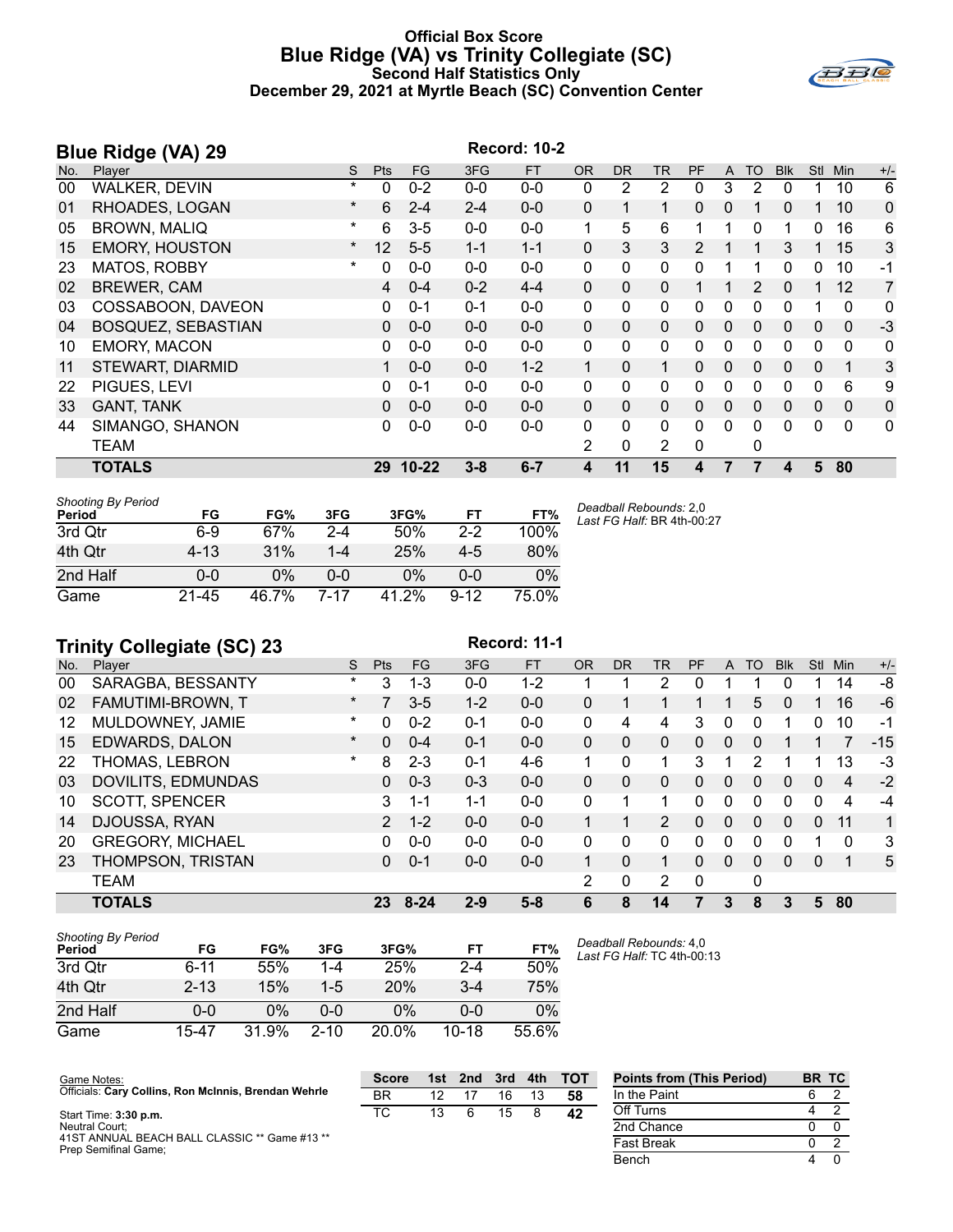# **Official Play-By-Play Blue Ridge (VA) vs Trinity Collegiate (SC) Third Quarter December 29, 2021 at Myrtle Beach (SC) Convention Center**



#### **Period 3**

#### **Starters:**

| Time           | <b>VISITORS: Blue Ridge (VA)</b>    | <b>Score</b> | <b>Margin</b>   | <b>HOME: Trinity Collegiate (SC)</b>      |
|----------------|-------------------------------------|--------------|-----------------|-------------------------------------------|
| 07:51          | GOOD! 3PTR by RHOADES, LOGAN        | 19-32        | V <sub>13</sub> |                                           |
| 07:51          | ASSIST by MATOS, ROBBY              |              |                 |                                           |
| 07:27          |                                     |              |                 | MISSED 3PTR by EDWARDS, DALON             |
| 07:27          | REBOUND (DEF) by EMORY, HOUSTON     |              |                 |                                           |
| 07:14          | MISSED 3PTR by RHOADES, LOGAN       |              |                 |                                           |
| 07:14          | REBOUND (OFF) by BROWN, MALIQ       |              |                 |                                           |
| 07:10          | GOOD! LAYUP by BROWN, MALIQ [PNT]   | 19-34        | V <sub>15</sub> |                                           |
| 06:50          |                                     |              |                 | SUB IN: DJOUSSA, RYAN                     |
| 06:50          |                                     |              |                 | SUB OUT: EDWARDS, DALON                   |
| 06:35          |                                     |              |                 | MISSED LAYUP by MULDOWNEY, JAMIE          |
| 06:35          | BLOCK by EMORY, HOUSTON             |              |                 |                                           |
| 06:32          | REBOUND (DEF) by RHOADES, LOGAN     |              |                 |                                           |
| 06:17          | MISSED JUMPER by WALKER, DEVIN      |              |                 |                                           |
| 06:17          |                                     |              |                 | BLOCK by MULDOWNEY, JAMIE                 |
| 06:15<br>06:08 |                                     |              |                 | REBOUND (DEF) by MULDOWNEY, JAMIE         |
| 06:08          | FOUL by BROWN, MALIQ                | 20-34        | V <sub>14</sub> | GOOD! FT by SARAGBA, BESSANTY             |
| 06:08          |                                     |              |                 | MISSED FT by SARAGBA, BESSANTY            |
| 06:08          | REBOUND (DEF) by BROWN, MALIQ       |              |                 |                                           |
| 05:44          | TURNOVER by EMORY, HOUSTON          |              |                 |                                           |
| 05:41          |                                     |              |                 | STEAL by SARAGBA, BESSANTY                |
| 05:34          |                                     |              |                 | TURNOVER by FAMUTIMI-BROWN, T             |
| 05:33          | STEAL by RHOADES, LOGAN             |              |                 |                                           |
| 05:16          | TURNOVER by WALKER, DEVIN           |              |                 |                                           |
| 05:13          |                                     |              |                 | STEAL by FAMUTIMI-BROWN, T                |
| 05:11          |                                     | 22-34        | V <sub>12</sub> | GOOD! LAYUP by FAMUTIMI-BROWN, T [FB/PNT] |
| 04:48          | MISSED 3PTR by RHOADES, LOGAN       |              |                 |                                           |
| 04:48          |                                     |              |                 | REBOUND (DEF) by MULDOWNEY, JAMIE         |
| 04:37          |                                     | 25-34        | V <sub>9</sub>  | GOOD! 3PTR by FAMUTIMI-BROWN, T           |
| 04:37          |                                     |              |                 | ASSIST by THOMAS, LEBRON                  |
| 04:07          | TURNOVER by RHOADES, LOGAN          |              |                 |                                           |
| 04:07          | SUB IN: BREWER, CAM                 |              |                 |                                           |
| 04:07          | SUB OUT: WALKER, DEVIN              |              |                 |                                           |
| 03:45          |                                     | 27-34        | V <sub>7</sub>  | GOOD! JUMPER by THOMAS, LEBRON            |
| 03:32          | TURNOVER by MATOS, ROBBY            |              |                 |                                           |
| 03:30          |                                     |              |                 | STEAL by THOMAS, LEBRON                   |
| 03:26          |                                     |              |                 | MISSED LAYUP by SARAGBA, BESSANTY         |
| 03:26          |                                     |              |                 | REBOUND (OFF) by TEAM                     |
| 03:24          |                                     |              |                 | <b>TIMEOUT MEDIA</b>                      |
| 03:13          |                                     | 29-34        | V <sub>5</sub>  | GOOD! LAYUP by THOMAS, LEBRON [PNT]       |
| 03:13<br>02:41 | TIMEOUT 30SEC                       |              |                 | ASSIST by SARAGBA, BESSANTY               |
| 02:26          | GOOD! LAYUP by EMORY, HOUSTON [PNT] | 29-36        | V <sub>7</sub>  |                                           |
| 02:06          |                                     | 31-36        | V <sub>5</sub>  | GOOD! LAYUP by FAMUTIMI-BROWN, T [PNT]    |
| 01:51          | GOOD! LAYUP by EMORY, HOUSTON [PNT] | 31-38        | V <sub>7</sub>  |                                           |
| 01:14          |                                     |              |                 | TURNOVER by FAMUTIMI-BROWN, T             |
| 01:14          | STEAL by BREWER, CAM                |              |                 |                                           |
| 01:09          | GOOD! DUNK by BROWN, MALIQ [FB/PNT] | $31 - 40$    | V <sub>9</sub>  |                                           |
| 01:09          | ASSIST by BREWER, CAM               |              |                 |                                           |
| 01:04          | FOUL by BREWER, CAM                 |              |                 |                                           |
| 01:04          |                                     |              |                 | MISSED FT by THOMAS, LEBRON               |
| 01:04          |                                     |              |                 | REBOUND (DEADB) by TEAM                   |
| 01:04          |                                     | 32-40        | $V_8$           | GOOD! FT by THOMAS, LEBRON                |
| 01:04          |                                     |              |                 | SUB IN: EDWARDS, DALON                    |
| 01:04          |                                     |              |                 | SUB OUT: SARAGBA, BESSANTY                |
| 00:50          |                                     |              |                 | FOUL by THOMAS, LEBRON                    |
| 00:50          | GOOD! FT by BREWER, CAM             | $32 - 41$    | V <sub>9</sub>  |                                           |
| 00:50          | GOOD! FT by BREWER, CAM             | $32 - 42$    | $V$ 10          |                                           |
| 00:38          |                                     |              |                 | MISSED 3PTR by MULDOWNEY, JAMIE           |
| 00:38          |                                     |              |                 | REBOUND (OFF) by DJOUSSA, RYAN            |
| 00:34          |                                     | 34-42        | V8              | GOOD! LAYUP by DJOUSSA, RYAN [PNT]        |
| 00:14          | GOOD! 3PTR by RHOADES, LOGAN        | 34-45        | $V$ 11          |                                           |
| 00:14          | ASSIST by WALKER, DEVIN             |              |                 |                                           |
| 00:01          |                                     |              |                 | MISSED 3PTR by THOMAS, LEBRON             |
| 00:01          | REBOUND (DEF) by WALKER, DEVIN      |              |                 |                                           |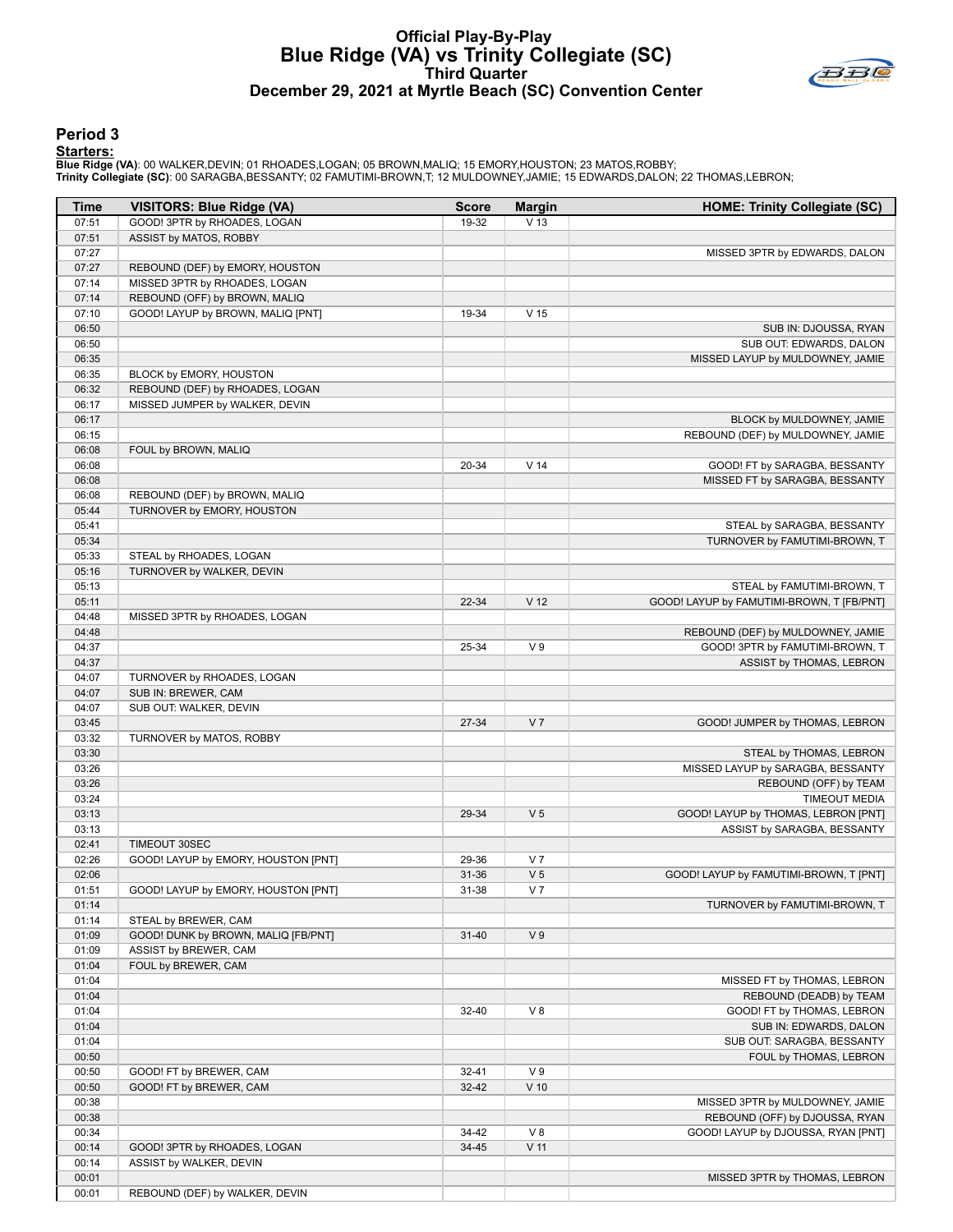# **Blue Ridge (VA) 45, Trinity Collegiate (SC) 34**

| <b>Points (This Period)</b> | BR            | тс            |
|-----------------------------|---------------|---------------|
| In the Paint                |               |               |
| Off Turns                   |               |               |
| 2nd Chance                  |               |               |
| Fast Break                  |               |               |
| Bench                       |               |               |
| Per Poss                    | 1.143<br>7/14 | 1.071<br>8/14 |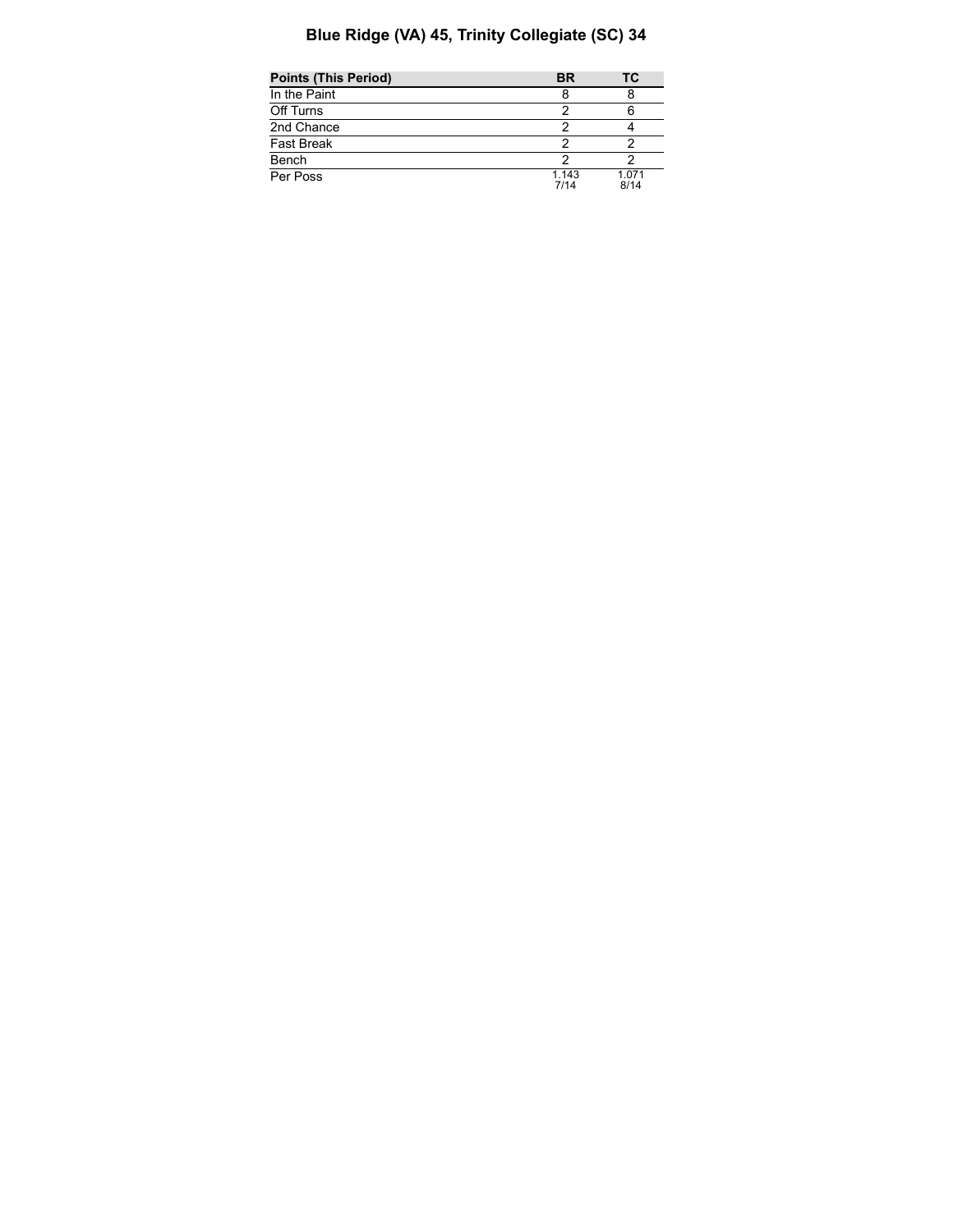# **Official Play-By-Play Blue Ridge (VA) vs Trinity Collegiate (SC) Fourth Quarter December 29, 2021 at Myrtle Beach (SC) Convention Center**



#### **Period 4**

#### **Starters:**

| Time           | <b>VISITORS: Blue Ridge (VA)</b>                               | <b>Score</b> | <b>Margin</b>   | <b>HOME: Trinity Collegiate (SC)</b>                               |
|----------------|----------------------------------------------------------------|--------------|-----------------|--------------------------------------------------------------------|
| 08:00          | SUB IN: BREWER, CAM                                            |              |                 |                                                                    |
| 08:00          | SUB OUT: MATOS, ROBBY                                          |              |                 |                                                                    |
| 08:00          |                                                                |              |                 | SUB IN: DOVILITS, EDMUNDAS                                         |
| 08:00          |                                                                |              |                 | SUB OUT: MULDOWNEY, JAMIE                                          |
| 07:58          |                                                                |              |                 | MISSED JUMPER by FAMUTIMI-BROWN, T                                 |
| 07:58          | REBOUND (DEF) by BROWN, MALIQ                                  |              |                 |                                                                    |
| 07:51          | TURNOVER by BREWER, CAM                                        |              |                 |                                                                    |
| 07:22<br>07:22 |                                                                |              |                 | MISSED JUMPER by EDWARDS, DALON<br>REBOUND (OFF) by THOMAS, LEBRON |
| 07:12          |                                                                |              |                 | MISSED LAYUP by EDWARDS, DALON                                     |
| 07:12          |                                                                |              |                 | REBOUND (OFF) by SARAGBA, BESSANTY                                 |
| 06:56          |                                                                |              |                 | MISSED 3PTR by DOVILITS, EDMUNDAS                                  |
| 06:56          | REBOUND (DEF) by WALKER, DEVIN                                 |              |                 |                                                                    |
| 06:40          | MISSED 3PTR by BREWER, CAM                                     |              |                 |                                                                    |
| 06:40          |                                                                |              |                 | REBOUND (DEF) by SARAGBA, BESSANTY                                 |
| 06:28          | FOUL by EMORY, HOUSTON                                         |              |                 |                                                                    |
| 06:28          |                                                                |              |                 | MISSED FT by THOMAS, LEBRON                                        |
| 06:28          |                                                                |              |                 | REBOUND (DEADB) by TEAM                                            |
| 06:28          |                                                                | 35-45        | $V$ 10          | GOOD! FT by THOMAS, LEBRON                                         |
| 06:28          | SUB IN: PIGUES, LEVI                                           |              |                 |                                                                    |
| 06:28          | SUB OUT: RHOADES, LOGAN                                        |              |                 |                                                                    |
| 06:28          |                                                                |              |                 | SUB IN: SCOTT, SPENCER                                             |
| 06:28          |                                                                |              |                 | SUB OUT: EDWARDS, DALON                                            |
| 06:22          |                                                                |              |                 | TURNOVER by SARAGBA, BESSANTY                                      |
| 06:22<br>05:55 | STEAL by COSSABOON, DAVEON<br>MISSED 3PTR by COSSABOON, DAVEON |              |                 |                                                                    |
| 05:55          | REBOUND (OFF) by TEAM                                          |              |                 |                                                                    |
| 05:45          |                                                                |              |                 | MISSED JUMPER by SARAGBA, BESSANTY                                 |
| 05:45          | BLOCK by EMORY, HOUSTON                                        |              |                 |                                                                    |
| 05:42          | REBOUND (DEF) by EMORY, HOUSTON                                |              |                 |                                                                    |
| 05:38          | <b>TIMEOUT TEAM</b>                                            |              |                 |                                                                    |
| 05:38          |                                                                |              |                 | SUB IN: DJOUSSA, RYAN                                              |
| 05:38          |                                                                |              |                 | SUB OUT: SCOTT, SPENCER                                            |
| 05:21          | MISSED LAYUP by WALKER, DEVIN                                  |              |                 |                                                                    |
| 05:21          |                                                                |              |                 | REBOUND (DEF) by DJOUSSA, RYAN                                     |
| 05:18          |                                                                |              |                 | TURNOVER by THOMAS, LEBRON                                         |
| 05:13          | GOOD! 3PTR by EMORY, HOUSTON                                   | 35-48        | V <sub>13</sub> |                                                                    |
| 05:13          | ASSIST by WALKER, DEVIN                                        |              |                 |                                                                    |
| 04:57          |                                                                |              |                 | TURNOVER by FAMUTIMI-BROWN, T                                      |
| 04:55          | STEAL by WALKER, DEVIN                                         |              |                 |                                                                    |
| 04:51<br>04:51 | MISSED LAYUP by BREWER, CAM                                    |              |                 | BLOCK by THOMAS, LEBRON                                            |
| 04:50          |                                                                |              |                 | REBOUND (DEF) by FAMUTIMI-BROWN, T                                 |
| 04:48          |                                                                |              |                 | TURNOVER by FAMUTIMI-BROWN, T                                      |
| 04:48          |                                                                |              |                 | SUB IN: MULDOWNEY, JAMIE                                           |
| 04:48          |                                                                |              |                 | SUB IN: EDWARDS, DALON                                             |
| 04:48          |                                                                |              |                 | SUB OUT: SARAGBA, BESSANTY                                         |
| 04:48          |                                                                |              |                 | SUB OUT: DOVILITS, EDMUNDAS                                        |
| 04:24          | MISSED LAYUP by BREWER, CAM                                    |              |                 |                                                                    |
| 04:24          |                                                                |              |                 | REBOUND (DEF) by MULDOWNEY, JAMIE                                  |
| 04:15          | FOUL by EMORY, HOUSTON                                         |              |                 |                                                                    |
| 04:15          |                                                                | 36-48        | V <sub>12</sub> | GOOD! FT by THOMAS, LEBRON                                         |
| 04:15          |                                                                | 37-48        | $V$ 11          | GOOD! FT by THOMAS, LEBRON                                         |
| 04:15          | SUB IN: STEWART, DIARMID                                       |              |                 |                                                                    |
| 04:15          | SUB OUT: EMORY, HOUSTON                                        |              |                 |                                                                    |
| 04:15          |                                                                |              |                 | SUB IN: SARAGBA, BESSANTY                                          |
| 04:15<br>04:15 |                                                                |              |                 | SUB IN: SCOTT, SPENCER<br>SUB OUT: MULDOWNEY, JAMIE                |
| 04:15          |                                                                |              |                 | SUB OUT: DJOUSSA, RYAN                                             |
| 03:41          | MISSED LAYUP by BROWN, MALIQ                                   |              |                 |                                                                    |
| 03:41          |                                                                |              |                 | REBOUND (DEF) by SCOTT, SPENCER                                    |
| 03:34          |                                                                |              |                 | MISSED 3PTR by FAMUTIMI-BROWN, T                                   |
| 03:34          | REBOUND (DEF) by BROWN, MALIQ                                  |              |                 |                                                                    |
| 03:13          |                                                                |              |                 | FOUL by THOMAS, LEBRON                                             |
| 03:13          | <b>TIMEOUT MEDIA</b>                                           |              |                 |                                                                    |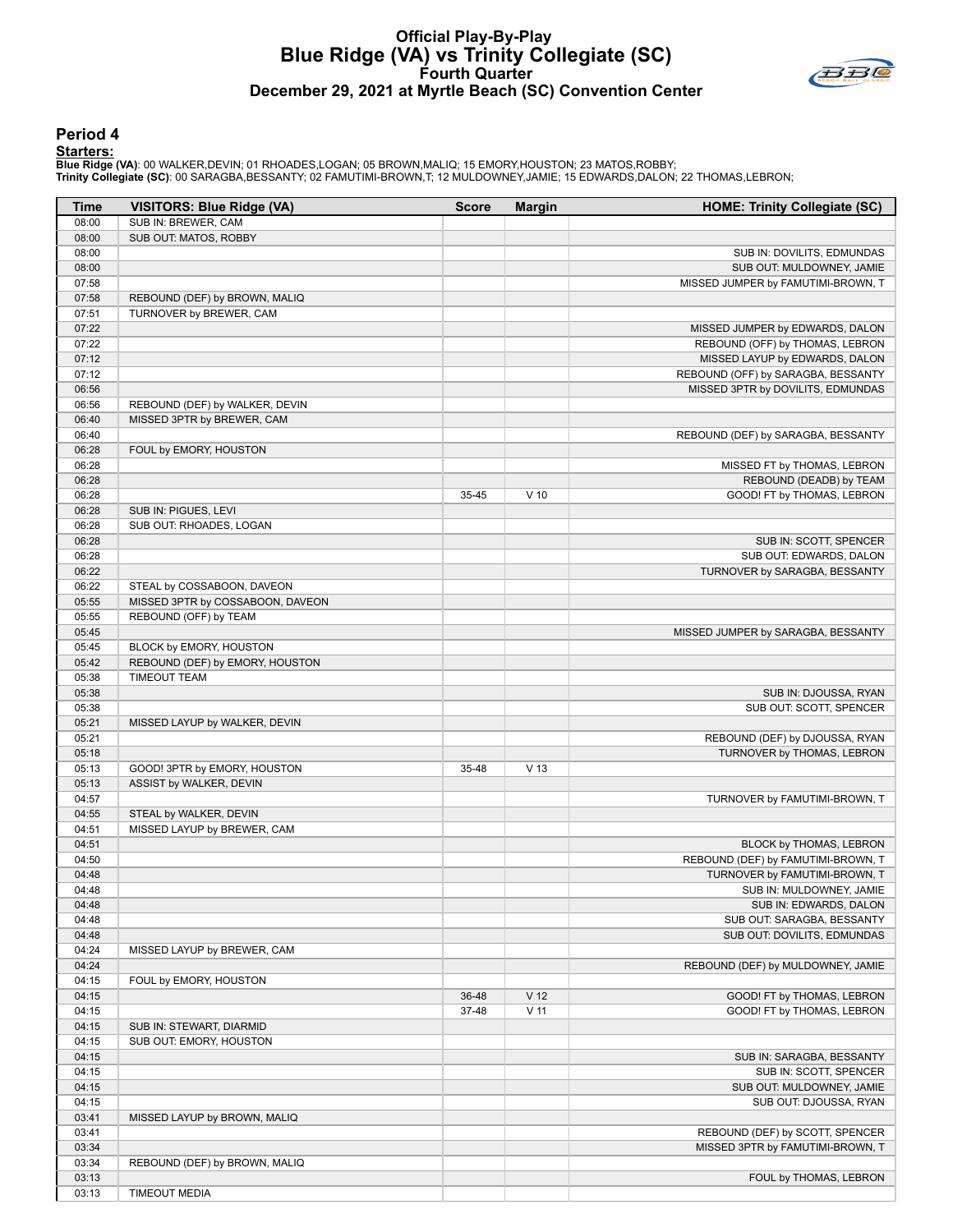| <b>Time</b>    | <b>VISITORS: Blue Ridge (VA)</b>                         | <b>Score</b> | <b>Margin</b>   | <b>HOME: Trinity Collegiate (SC)</b>                    |
|----------------|----------------------------------------------------------|--------------|-----------------|---------------------------------------------------------|
| 03:13          | GOOD! FT by BREWER, CAM                                  | 37-49        | V <sub>12</sub> |                                                         |
| 03:13          | GOOD! FT by BREWER, CAM                                  | 37-50        | V <sub>13</sub> |                                                         |
| 03:13          |                                                          |              |                 | SUB IN: MULDOWNEY, JAMIE                                |
| 03:13          |                                                          |              |                 | SUB OUT: SCOTT, SPENCER                                 |
| 03:03          |                                                          |              |                 | FOUL by THOMAS, LEBRON                                  |
| 03:03          |                                                          |              |                 | TURNOVER by THOMAS, LEBRON                              |
| 03:03          |                                                          |              |                 | SUB IN: SCOTT, SPENCER                                  |
| 03:03          |                                                          |              |                 | SUB OUT: THOMAS, LEBRON                                 |
| 02:59          | MISSED LAYUP by PIGUES, LEVI                             |              |                 |                                                         |
| 02:59          | REBOUND (OFF) by STEWART, DIARMID                        |              |                 |                                                         |
| 02:57<br>02:57 |                                                          |              |                 | FOUL by MULDOWNEY, JAMIE                                |
| 02:57          | MISSED FT by STEWART, DIARMID<br>REBOUND (DEADB) by TEAM |              |                 |                                                         |
| 02:57          | GOOD! FT by STEWART, DIARMID                             | 37-51        | V <sub>14</sub> |                                                         |
| 02:57          | SUB IN: EMORY, HOUSTON                                   |              |                 |                                                         |
| 02:57          | SUB OUT: STEWART, DIARMID                                |              |                 |                                                         |
| 02:57          |                                                          |              |                 | SUB IN: DJOUSSA, RYAN                                   |
| 02:57          |                                                          |              |                 | SUB OUT: MULDOWNEY, JAMIE                               |
| 02:49          |                                                          |              |                 | MISSED JUMPER by DJOUSSA, RYAN                          |
| 02:49          | BLOCK by EMORY, HOUSTON                                  |              |                 |                                                         |
| 02:46          | REBOUND (DEF) by EMORY, HOUSTON                          |              |                 |                                                         |
| 02:28          | MISSED 3PTR by BREWER, CAM                               |              |                 |                                                         |
| 02:28          |                                                          |              |                 | BLOCK by EDWARDS, DALON                                 |
| 02:27          | REBOUND (OFF) by TEAM                                    |              |                 |                                                         |
| 02:25          | TIMEOUT 30SEC                                            |              |                 |                                                         |
| 02:21          | TURNOVER by WALKER, DEVIN                                |              |                 |                                                         |
| 02:20          |                                                          |              |                 | STEAL by EDWARDS, DALON                                 |
| 02:18          |                                                          |              |                 | MISSED LAYUP by EDWARDS, DALON                          |
| 02:18          | BLOCK by BROWN, MALIQ                                    |              |                 |                                                         |
| 02:16          | REBOUND (DEF) by BROWN, MALIQ                            |              |                 |                                                         |
| 02:02          | GOOD! LAYUP by EMORY, HOUSTON [PNT]                      | 37-53        | V <sub>16</sub> |                                                         |
| 02:02          | ASSIST by WALKER, DEVIN                                  |              |                 |                                                         |
| 01:51          |                                                          |              |                 | TURNOVER by FAMUTIMI-BROWN, T                           |
| 01:51          | STEAL by EMORY, HOUSTON                                  |              |                 |                                                         |
| 01:49          | GOOD! DUNK by BROWN, MALIQ [FB/PNT]                      | 37-55        | V <sub>18</sub> |                                                         |
| 01:49          | ASSIST by EMORY, HOUSTON                                 |              |                 |                                                         |
| 01:37          | <b>TIMEOUT TEAM</b>                                      |              |                 |                                                         |
| 01:37          | SUB IN: MATOS, ROBBY                                     |              |                 |                                                         |
| 01:37          | SUB OUT: WALKER, DEVIN                                   |              |                 |                                                         |
| 01:37<br>01:37 |                                                          |              |                 | SUB IN: MULDOWNEY, JAMIE<br>SUB IN: THOMPSON, TRISTAN   |
| 01:37          |                                                          |              |                 | SUB OUT: EDWARDS, DALON                                 |
| 01:37          |                                                          |              |                 | SUB OUT: SCOTT, SPENCER                                 |
| 01:24          |                                                          | 39-55        | V <sub>16</sub> | GOOD! JUMPER by SARAGBA, BESSANTY                       |
| 00:48          |                                                          |              |                 | FOUL by MULDOWNEY, JAMIE                                |
| 00:48          |                                                          |              |                 | SUB IN: DOVILITS, EDMUNDAS                              |
| 00:48          |                                                          |              |                 | SUB IN: EDWARDS, DALON                                  |
| 00:48          |                                                          |              |                 | SUB OUT: DJOUSSA, RYAN                                  |
| 00:48          |                                                          |              |                 | SUB OUT: THOMPSON, TRISTAN                              |
| 00:40          |                                                          |              |                 | FOUL by MULDOWNEY, JAMIE                                |
| 00:38          | MISSED LAYUP by BROWN, MALIQ                             |              |                 |                                                         |
| 00:38          |                                                          |              |                 | REBOUND (DEF) by MULDOWNEY, JAMIE                       |
| 00:33          |                                                          |              |                 | MISSED 3PTR by DOVILITS, EDMUNDAS                       |
| 00:33          | REBOUND (DEF) by BROWN, MALIQ                            |              |                 |                                                         |
| 00:27          | GOOD! DUNK by EMORY, HOUSTON [FB/PNT]                    | 39-57        | V <sub>18</sub> |                                                         |
| 00:27          | ASSIST by BROWN, MALIQ                                   |              |                 |                                                         |
| 00:27          |                                                          |              |                 | FOUL by FAMUTIMI-BROWN, T                               |
| 00:27          | GOOD! FT by EMORY, HOUSTON                               | 39-58        | $V$ 19          |                                                         |
| 00:27          | SUB IN: BOSQUEZ, SEBASTIAN                               |              |                 |                                                         |
| 00:27          | SUB OUT: PIGUES, LEVI                                    |              |                 |                                                         |
| 00:27          |                                                          |              |                 | SUB IN: GREGORY, MICHAEL                                |
| 00:27          |                                                          |              |                 | SUB IN: THOMPSON, TRISTAN                               |
| 00:27          |                                                          |              |                 | SUB IN: SCOTT, SPENCER                                  |
| 00:27          |                                                          |              |                 | SUB OUT: SARAGBA, BESSANTY                              |
| 00:27          |                                                          |              |                 | SUB OUT: MULDOWNEY, JAMIE                               |
| 00:27<br>00:13 |                                                          | 42-58        | V <sub>16</sub> | SUB OUT: EDWARDS, DALON<br>GOOD! 3PTR by SCOTT, SPENCER |
| 00:13          |                                                          |              |                 | ASSIST by FAMUTIMI-BROWN, T                             |
| 00:12          | <b>TIMEOUT TEAM</b>                                      |              |                 |                                                         |
| 00:12          | SUB IN: GANT, TANK                                       |              |                 |                                                         |
| 00:12          | SUB IN: COSSABOON, DAVEON                                |              |                 |                                                         |
| 00:12          | SUB OUT: BROWN, MALIQ                                    |              |                 |                                                         |
| 00:12          | SUB OUT: EMORY, HOUSTON                                  |              |                 |                                                         |
| 00:10          | TURNOVER by BREWER, CAM                                  |              |                 |                                                         |
| 00:10          |                                                          |              |                 | STEAL by GREGORY, MICHAEL                               |
| 00:08          |                                                          |              |                 | MISSED 3PTR by DOVILITS, EDMUNDAS                       |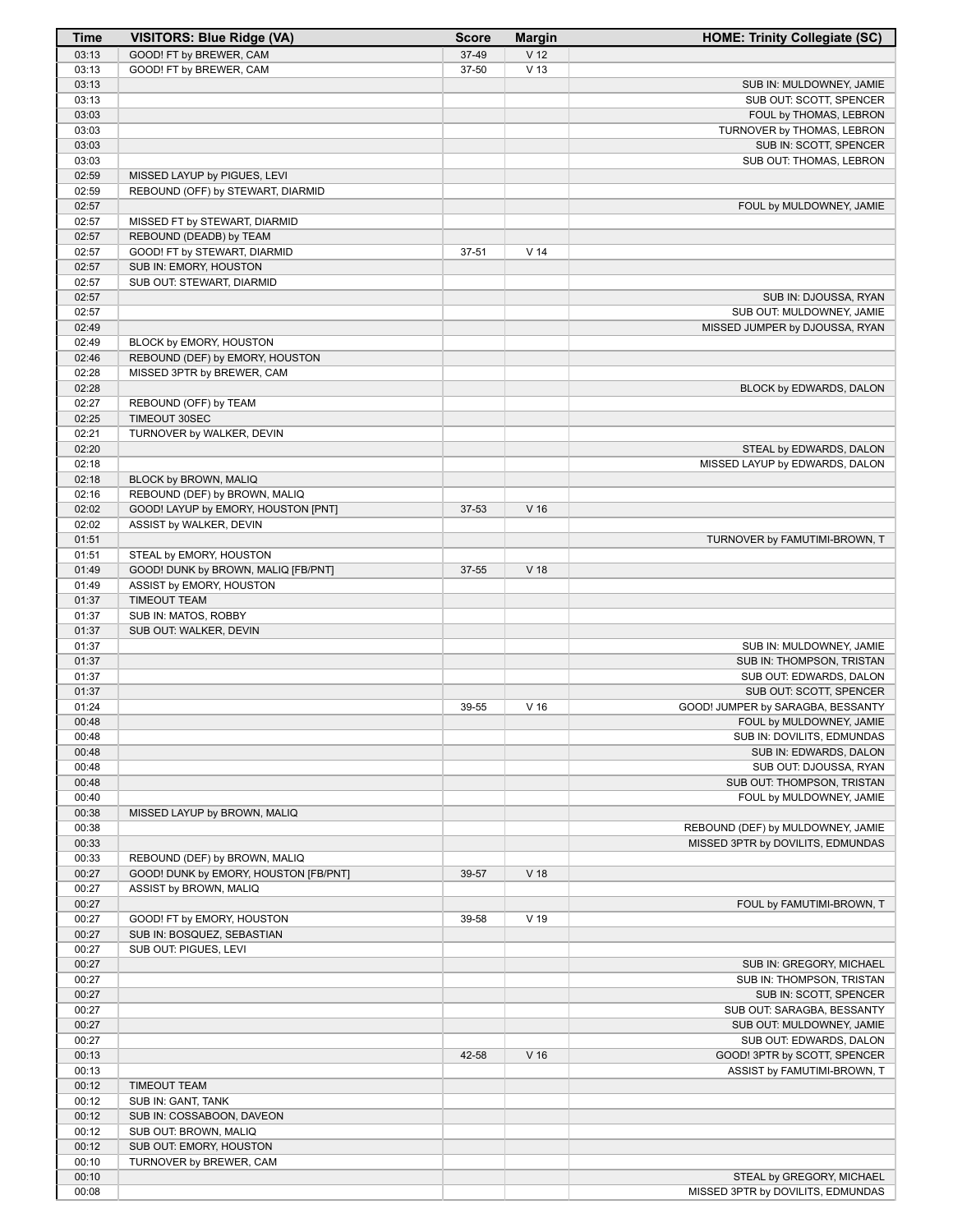| Time  | VISITORS: Blue Ridge (VA) | Score | <b>Margin</b> | <b>HOME: Trinity Collegiate (SC)</b> |
|-------|---------------------------|-------|---------------|--------------------------------------|
| 00:08 |                           |       |               | REBOUND (OFF) by THOMPSON, TRISTAN   |
| 00:02 |                           |       |               | MISSED LAYUP by THOMPSON, TRISTAN    |
| 00:02 |                           |       |               | REBOUND (OFF) by TEAM                |

# **Blue Ridge (VA) 58, Trinity Collegiate (SC) 42**

| <b>Points (This Period)</b> | <b>BR</b>     | ТC            |  |
|-----------------------------|---------------|---------------|--|
| In the Paint                |               |               |  |
| Off Turns                   |               |               |  |
| 2nd Chance                  |               |               |  |
| Fast Break                  |               |               |  |
| Bench                       |               |               |  |
| Per Poss                    | 0.765<br>6/17 | 0.471<br>4/17 |  |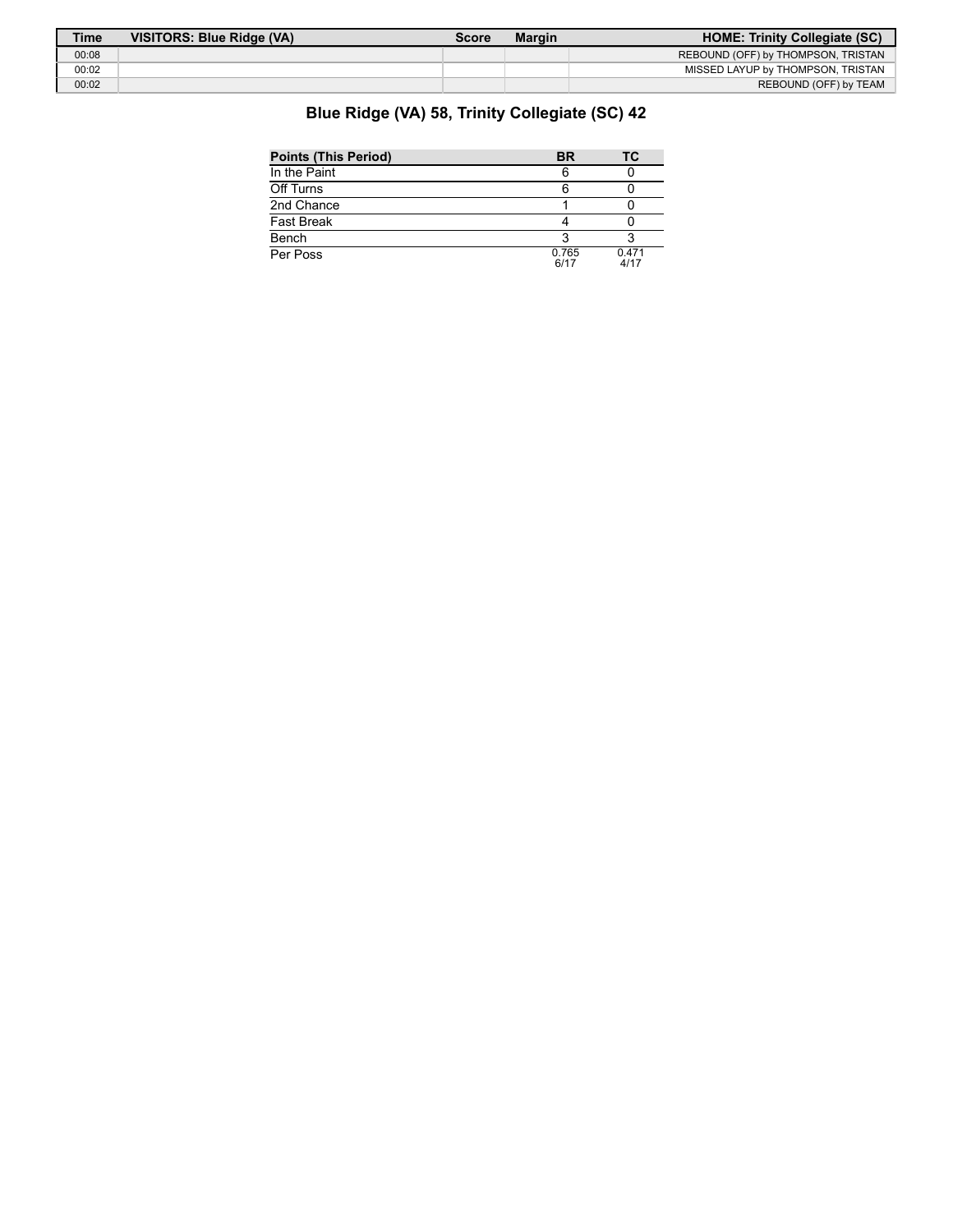# **Official Scoring/Possession Reference Chart Blue Ridge (VA) vs Trinity Collegiate (SC) Period 1 December 29, 2021 at Myrtle Beach (SC) Convention Center**



#### **Period 1**

#### **Starters:**

Blue Ridge (VA): 00 WALKER,DEVIN; 01 RHOADES,LOGAN; 05 BROWN,MALIQ; 15 EMORY,HOUSTON; 23 MATOS,ROBBY;<br>Trinity Collegiate (SC): 00 SARAGBA,BESSANTY; 02 FAMUTIMI-BROWN,T; 12 MULDOWNEY,JAMIE; 15 EDWARDS,DALON; 22 THOMAS,LEBRO

| <b>Time</b> | <b>VISITORS: Blue Ridge (VA)</b>    | <b>Score</b> | <b>Margin</b>  | <b>HOME: Trinity Collegiate (SC)</b>      |
|-------------|-------------------------------------|--------------|----------------|-------------------------------------------|
| 07:32       |                                     | $1 - 0$      | H <sub>1</sub> | GOOD! FT by MULDOWNEY, JAMIE              |
| 07:32       |                                     | $2 - 0$      | H <sub>2</sub> | GOOD! FT by MULDOWNEY, JAMIE              |
| 06:37       | GOOD! 3PTR by RHOADES, LOGAN        | $2 - 3$      | V <sub>1</sub> |                                           |
| 05:43       | GOOD! LAYUP by BROWN, MALIQ [PNT]   | $2 - 5$      | $V_3$          |                                           |
| 05:26       |                                     | $4 - 5$      | V <sub>1</sub> | GOOD! LAYUP by THOMAS, LEBRON [PNT]       |
| 04:47       |                                     | $6 - 5$      | H <sub>1</sub> | GOOD! JUMPER by FAMUTIMI-BROWN, T         |
| 04:12       |                                     | $8 - 5$      | $H_3$          | GOOD! LAYUP by THOMAS, LEBRON [PNT]       |
| 04:12       |                                     | $9 - 5$      | H4             | GOOD! FT by THOMAS, LEBRON                |
| 03:55       | GOOD! LAYUP by RHOADES, LOGAN [PNT] | $9 - 7$      | H <sub>2</sub> |                                           |
| 03:28       |                                     | $11 - 7$     | H <sub>4</sub> | GOOD! LAYUP by SARAGBA, BESSANTY [FB/PNT] |
| 03:08       | GOOD! DUNK by BROWN, MALIQ [PNT]    | $11-9$       | H <sub>2</sub> |                                           |
| 01:23       |                                     | $13-9$       | H4             | GOOD! DUNK by SARAGBA, BESSANTY [PNT]     |
| 00:42       | GOOD! 3PTR by BREWER, CAM           | $13 - 12$    | H <sub>1</sub> |                                           |

**Blue Ridge (VA) 12, Trinity Collegiate (SC) 13**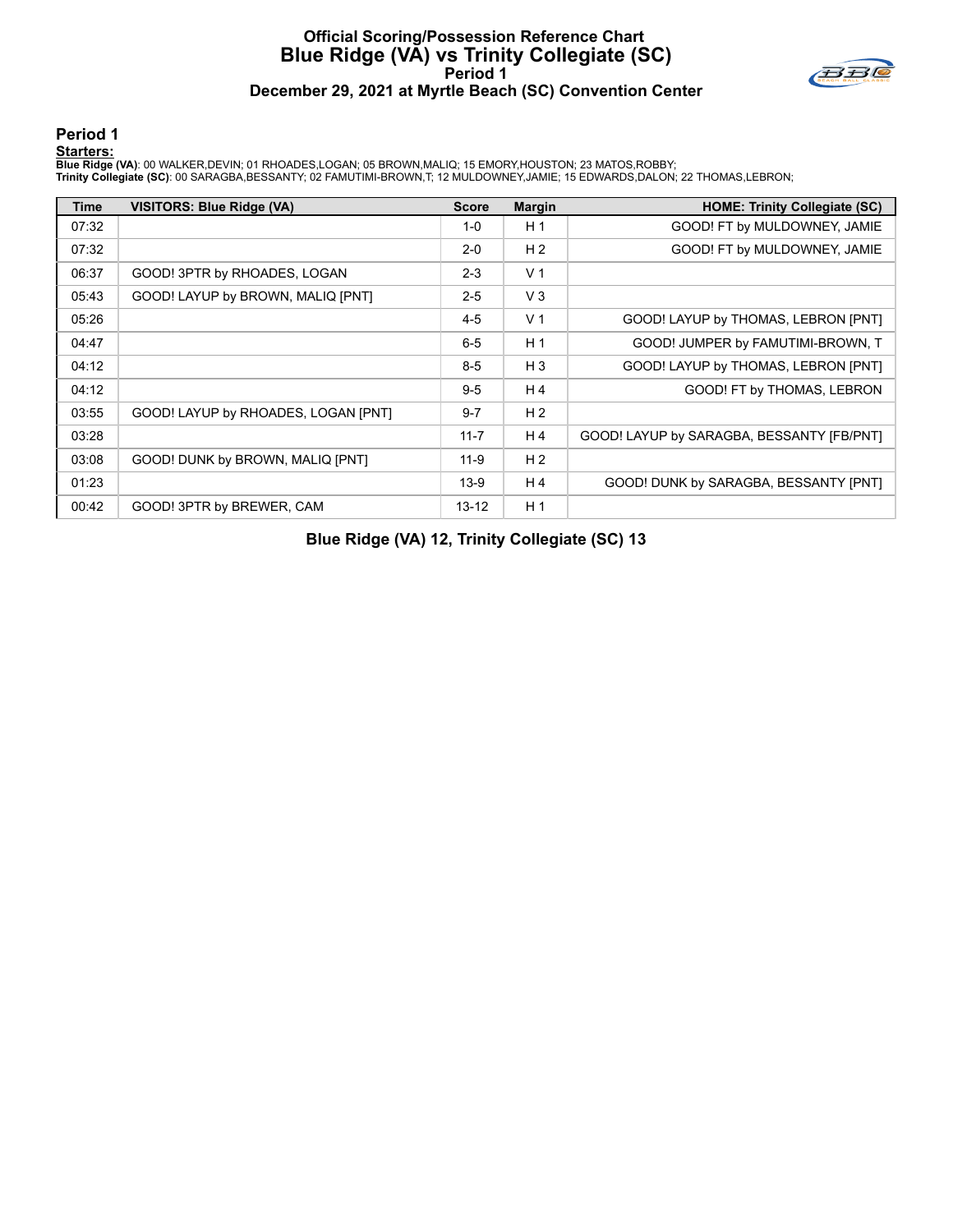# **Official Scoring/Possession Reference Chart Blue Ridge (VA) vs Trinity Collegiate (SC) Period 2 December 29, 2021 at Myrtle Beach (SC) Convention Center**



#### **Period 2**

#### **Starters:**

Blue Ridge (VA): 00 WALKER,DEVIN; 01 RHOADES,LOGAN; 05 BROWN,MALIQ; 15 EMORY,HOUSTON; 23 MATOS,ROBBY;<br>Trinity Collegiate (SC): 00 SARAGBA,BESSANTY; 02 FAMUTIMI-BROWN,T; 12 MULDOWNEY,JAMIE; 15 EDWARDS,DALON; 22 THOMAS,LEBRO

| <b>Time</b> | <b>VISITORS: Blue Ridge (VA)</b>   | <b>Score</b> | <b>Margin</b>  | <b>HOME: Trinity Collegiate (SC)</b>   |
|-------------|------------------------------------|--------------|----------------|----------------------------------------|
| 07:10       | GOOD! JUMPER by MATOS, ROBBY       | $13 - 14$    | V <sub>1</sub> |                                        |
| 06:46       | GOOD! FT by MATOS, ROBBY           | $13 - 15$    | V <sub>2</sub> |                                        |
| 05:44       | GOOD! LAYUP by BROWN, MALIQ [PNT]  | 13-17        | V <sub>4</sub> |                                        |
| 05:44       | GOOD! FT by BROWN, MALIQ           | $13 - 18$    | V <sub>5</sub> |                                        |
| 05:39       |                                    | $15 - 18$    | V <sub>3</sub> | GOOD! JUMPER by THOMAS, LEBRON         |
| 05:02       |                                    | $16 - 18$    | V <sub>2</sub> | GOOD! FT by THOMAS, LEBRON             |
| 05:02       |                                    | $17-18$      | V <sub>1</sub> | GOOD! FT by THOMAS, LEBRON             |
| 04:27       | GOOD! 3PTR by RHOADES, LOGAN       | $17 - 21$    | V <sub>4</sub> |                                        |
| 02:53       | GOOD! LAYUP by BROWN, MALIQ [PNT]  | 17-23        | $V_6$          |                                        |
| 02:32       | GOOD! FT by STEWART, DIARMID       | $17 - 24$    | V <sub>7</sub> |                                        |
| 02:09       | GOOD! LAYUP by WALKER, DEVIN [PNT] | $17 - 26$    | V <sub>9</sub> |                                        |
| 01:29       |                                    | 19-26        | V <sub>7</sub> | GOOD! LAYUP by THOMAS, LEBRON [FB/PNT] |
| 01:03       | GOOD! 3PTR by EMORY, MACON         | 19-29        | $V$ 10         |                                        |

**Blue Ridge (VA) 29, Trinity Collegiate (SC) 19**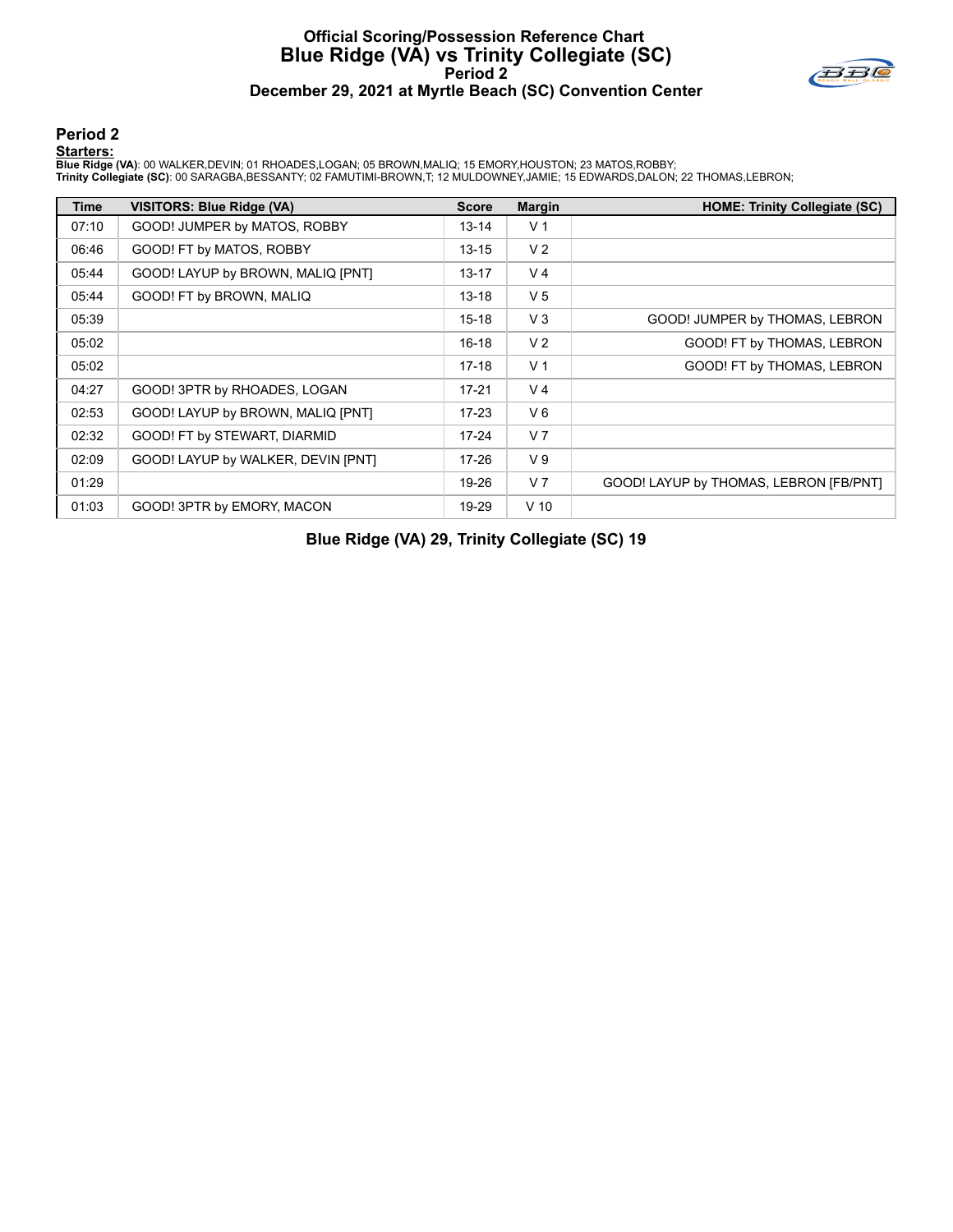# **Official Scoring/Possession Reference Chart Blue Ridge (VA) vs Trinity Collegiate (SC) Period 3 December 29, 2021 at Myrtle Beach (SC) Convention Center**



## **Period 3**

#### **Starters:**

Blue Ridge (VA): 00 WALKER,DEVIN; 01 RHOADES,LOGAN; 05 BROWN,MALIQ; 15 EMORY,HOUSTON; 23 MATOS,ROBBY;<br>Trinity Collegiate (SC): 00 SARAGBA,BESSANTY; 02 FAMUTIMI-BROWN,T; 12 MULDOWNEY,JAMIE; 15 EDWARDS,DALON; 22 THOMAS,LEBRO

| <b>Time</b> | <b>VISITORS: Blue Ridge (VA)</b>    | <b>Score</b> | <b>Margin</b>   | <b>HOME: Trinity Collegiate (SC)</b>      |
|-------------|-------------------------------------|--------------|-----------------|-------------------------------------------|
| 07:51       | GOOD! 3PTR by RHOADES, LOGAN        | 19-32        | V <sub>13</sub> |                                           |
| 07:10       | GOOD! LAYUP by BROWN, MALIQ [PNT]   | 19-34        | V <sub>15</sub> |                                           |
| 06:08       |                                     | 20-34        | V <sub>14</sub> | GOOD! FT by SARAGBA, BESSANTY             |
| 05:11       |                                     | 22-34        | V <sub>12</sub> | GOOD! LAYUP by FAMUTIMI-BROWN, T [FB/PNT] |
| 04:37       |                                     | 25-34        | V <sub>9</sub>  | GOOD! 3PTR by FAMUTIMI-BROWN, T           |
| 03:45       |                                     | 27-34        | V <sub>7</sub>  | GOOD! JUMPER by THOMAS, LEBRON            |
| 03:13       |                                     | 29-34        | V <sub>5</sub>  | GOOD! LAYUP by THOMAS, LEBRON [PNT]       |
| 02:26       | GOOD! LAYUP by EMORY, HOUSTON [PNT] | 29-36        | V <sub>7</sub>  |                                           |
| 02:06       |                                     | $31 - 36$    | V <sub>5</sub>  | GOOD! LAYUP by FAMUTIMI-BROWN, T [PNT]    |
| 01:51       | GOOD! LAYUP by EMORY, HOUSTON [PNT] | $31 - 38$    | V <sub>7</sub>  |                                           |
| 01:09       | GOOD! DUNK by BROWN, MALIQ [FB/PNT] | $31 - 40$    | V <sub>9</sub>  |                                           |
| 01:04       |                                     | $32 - 40$    | V8              | GOOD! FT by THOMAS, LEBRON                |
| 00:50       | GOOD! FT by BREWER, CAM             | $32 - 41$    | V <sub>9</sub>  |                                           |
| 00:50       | GOOD! FT by BREWER, CAM             | $32 - 42$    | $V$ 10          |                                           |
| 00:34       |                                     | 34-42        | V8              | GOOD! LAYUP by DJOUSSA, RYAN [PNT]        |
| 00:14       | GOOD! 3PTR by RHOADES, LOGAN        | 34-45        | V <sub>11</sub> |                                           |

**Blue Ridge (VA) 45, Trinity Collegiate (SC) 34**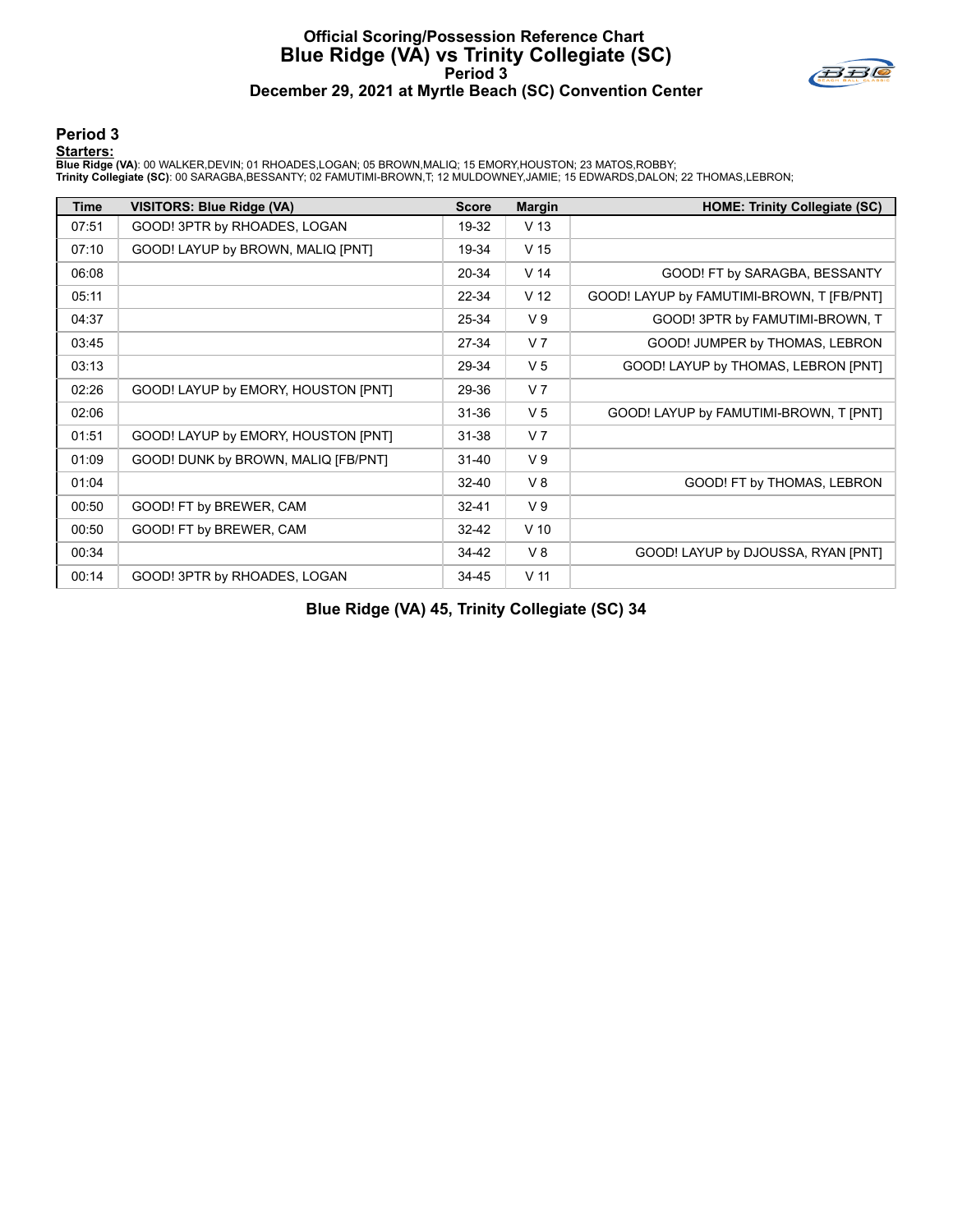# **Official Scoring/Possession Reference Chart Blue Ridge (VA) vs Trinity Collegiate (SC) Period 4 December 29, 2021 at Myrtle Beach (SC) Convention Center**



#### **Period 4**

#### **Starters:**

Blue Ridge (VA): 00 WALKER,DEVIN; 01 RHOADES,LOGAN; 05 BROWN,MALIQ; 15 EMORY,HOUSTON; 23 MATOS,ROBBY;<br>Trinity Collegiate (SC): 00 SARAGBA,BESSANTY; 02 FAMUTIMI-BROWN,T; 12 MULDOWNEY,JAMIE; 15 EDWARDS,DALON; 22 THOMAS,LEBRO

| Time  | <b>VISITORS: Blue Ridge (VA)</b>      | <b>Score</b> | <b>Margin</b>   | <b>HOME: Trinity Collegiate (SC)</b> |
|-------|---------------------------------------|--------------|-----------------|--------------------------------------|
| 06:28 |                                       | $35 - 45$    | $V$ 10          | GOOD! FT by THOMAS, LEBRON           |
| 05:13 | GOOD! 3PTR by EMORY, HOUSTON          | 35-48        | V <sub>13</sub> |                                      |
| 04:15 |                                       | 36-48        | V <sub>12</sub> | GOOD! FT by THOMAS, LEBRON           |
| 04:15 |                                       | 37-48        | V <sub>11</sub> | GOOD! FT by THOMAS, LEBRON           |
| 03:13 | GOOD! FT by BREWER, CAM               | 37-49        | V <sub>12</sub> |                                      |
| 03:13 | GOOD! FT by BREWER, CAM               | 37-50        | V <sub>13</sub> |                                      |
| 02:57 | GOOD! FT by STEWART, DIARMID          | $37 - 51$    | V <sub>14</sub> |                                      |
| 02:02 | GOOD! LAYUP by EMORY, HOUSTON [PNT]   | $37 - 53$    | V 16            |                                      |
| 01:49 | GOOD! DUNK by BROWN, MALIQ [FB/PNT]   | 37-55        | V <sub>18</sub> |                                      |
| 01:24 |                                       | 39-55        | V <sub>16</sub> | GOOD! JUMPER by SARAGBA, BESSANTY    |
| 00:27 | GOOD! DUNK by EMORY, HOUSTON [FB/PNT] | 39-57        | V <sub>18</sub> |                                      |
| 00:27 | GOOD! FT by EMORY, HOUSTON            | 39-58        | V 19            |                                      |
| 00:13 |                                       | 42-58        | V 16            | GOOD! 3PTR by SCOTT, SPENCER         |

**Blue Ridge (VA) 58, Trinity Collegiate (SC) 42**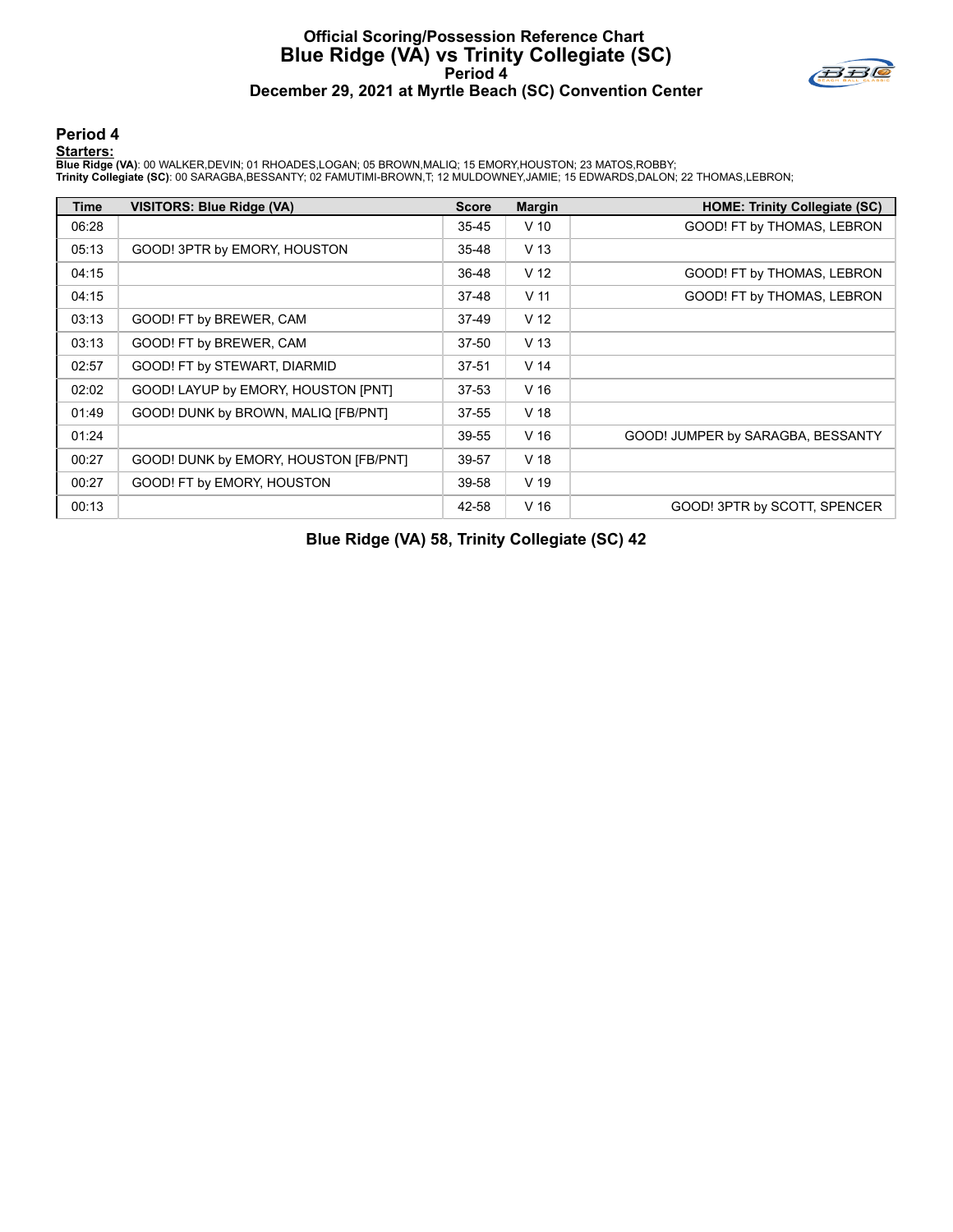# **Official Substitutions Log Blue Ridge (VA) vs Trinity Collegiate (SC) Period 1 December 29, 2021 at Myrtle Beach (SC) Convention Center**



| <b>VISITORS: Blue Ridge (VA)</b> | <b>Time</b> | <b>Score</b> | <b>HOME: Trinity Collegiate (SC)</b> |
|----------------------------------|-------------|--------------|--------------------------------------|
| 00 WALKER, DEVIN                 |             |              | 00 SARAGBA, BESSANTY                 |
| 01 RHOADES, LOGAN                |             |              | 02 FAMUTIMI-BROWN,T                  |
| 05 BROWN, MALIQ                  |             |              | 12 MULDOWNEY, JAMIE                  |
| 15 EMORY, HOUSTON                |             |              | 15 EDWARDS, DALON                    |
| 23 MATOS, ROBBY                  |             |              | 22 THOMAS, LEBRON                    |
|                                  | 06:08       | $3 - 2$      | SUB IN: DJOUSSA, RYAN                |
|                                  | 06:08       |              | SUB OUT: MULDOWNEY, JAMIE            |
| SUB IN: 02 BREWER,CAM            | 05:11       | $5 - 4$      |                                      |
| SUB OUT: 23 MATOS, ROBBY         | 05:11       |              |                                      |
| SUB IN: 22 PIGUES, LEVI          | 02:56       | $9 - 11$     |                                      |
| SUB OUT: 01 RHOADES, LOGAN       | 02:56       |              |                                      |
|                                  | 02:56       |              | SUB IN: MULDOWNEY, JAMIE             |
|                                  | 02:56       |              | SUB OUT: EDWARDS, DALON              |
| SUB IN: 23 MATOS, ROBBY          | 01:39       | $9 - 11$     |                                      |
| SUB IN: 44 SIMANGO, SHANON       | 01:39       |              |                                      |
| SUB OUT: 00 WALKER, DEVIN        | 01:39       |              |                                      |
| SUB OUT: 15 EMORY, HOUSTON       | 01:39       |              |                                      |
|                                  | 01:39       |              | SUB IN: DOVILITS, EDMUNDAS           |
|                                  | 01:39       |              | SUB OUT: THOMAS, LEBRON              |
|                                  | 00:21       | $12 - 13$    | SUB IN: THOMAS, LEBRON               |
|                                  | 00:21       |              | SUB OUT: FAMUTIMI-BROWN,T            |

**Blue Ridge (VA) 12, Trinity Collegiate (SC) 13**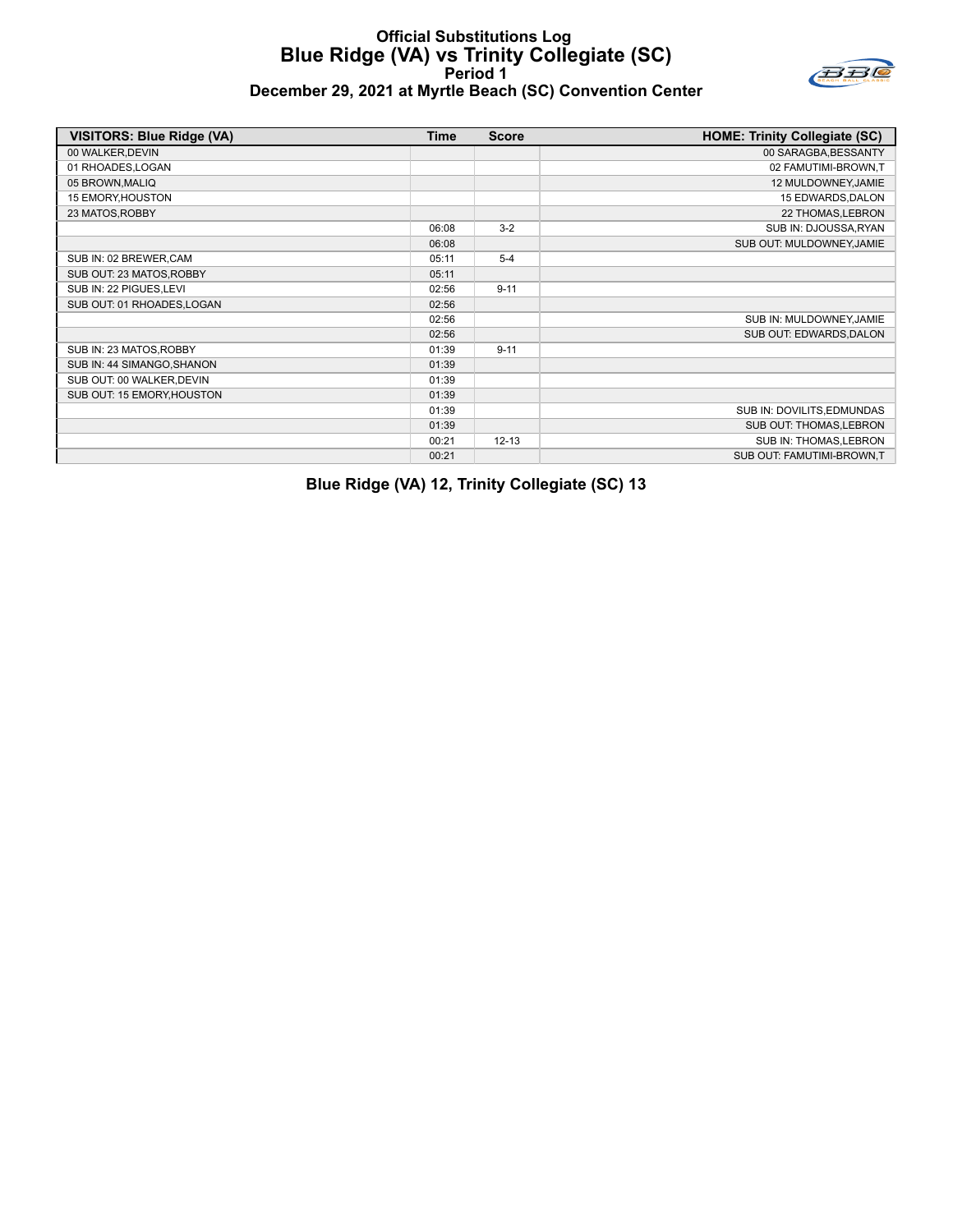#### **Official Substitutions Log Blue Ridge (VA) vs Trinity Collegiate (SC) Period 2 December 29, 2021 at Myrtle Beach (SC) Convention Center**



| <b>VISITORS: Blue Ridge (VA)</b> | <b>Time</b> | <b>Score</b>   | <b>HOME: Trinity Collegiate (SC)</b> |
|----------------------------------|-------------|----------------|--------------------------------------|
| 00 WALKER, DEVIN                 |             |                | 00 SARAGBA, BESSANTY                 |
| 01 RHOADES, LOGAN                |             |                | 02 FAMUTIMI-BROWN,T                  |
| 05 BROWN, MALIQ                  |             |                | 12 MULDOWNEY, JAMIE                  |
| 15 EMORY, HOUSTON                |             |                | 15 EDWARDS, DALON                    |
| 23 MATOS, ROBBY                  |             |                | 22 THOMAS, LEBRON                    |
| SUB IN: 22 PIGUES, LEVI          | 08:00       | $\overline{a}$ |                                      |
| SUB IN: 02 BREWER,CAM            | 08:00       |                |                                      |
| SUB OUT: 00 WALKER, DEVIN        | 08:00       |                |                                      |
| SUB OUT: 01 RHOADES, LOGAN       | 08:00       |                |                                      |
|                                  | 08:00       |                | SUB IN: DJOUSSA, RYAN                |
|                                  | 08:00       |                | <b>SUB IN: 13</b>                    |
|                                  | 08:00       |                | SUB IN: DOVILITS.EDMUNDAS            |
|                                  | 08:00       |                | SUB OUT: SARAGBA, BESSANTY           |
|                                  | 08:00       |                | SUB OUT: FAMUTIMI-BROWN,T            |
|                                  | 08:00       |                | SUB OUT: EDWARDS, DALON              |
|                                  | 06:46       | $15-13$        | SUB IN: FAMUTIMI-BROWN.T             |
|                                  | 06:46       |                | SUB OUT: DOVILITS, EDMUNDAS          |
|                                  | 06:04       | $15-13$        | SUB IN: SARAGBA, BESSANTY            |
|                                  | 06:04       |                | SUB OUT: DJOUSSA, RYAN               |
| SUB IN: 01 RHOADES, LOGAN        | 05:02       | $18 - 17$      |                                      |
| SUB IN: 00 WALKER, DEVIN         | 05:02       |                |                                      |
| SUB IN: 11 STEWART, DIARMID      | 05:02       |                |                                      |
| SUB OUT: 22 PIGUES, LEVI         | 05:02       |                |                                      |
| SUB OUT: 02 BREWER, CAM          | 05:02       |                |                                      |
| SUB OUT: 15 EMORY, HOUSTON       | 05:02       |                |                                      |
|                                  | 05:02       |                | SUB IN: EDWARDS, DALON               |
|                                  | 03:59       | $21 - 17$      | SUB IN: THOMPSON, TRISTAN            |
|                                  | 03:59       |                | SUB OUT: MULDOWNEY, JAMIE            |
| SUB IN: 10 EMORY, MACON          | 03:13       | $21 - 17$      |                                      |
| SUB OUT: 01 RHOADES, LOGAN       | 03:13       |                |                                      |
|                                  | 02:32       | $24 - 17$      | SUB IN: DJOUSSA, RYAN                |
|                                  | 02:32       |                | SUB OUT: THOMPSON, TRISTAN           |

**Blue Ridge (VA) 29, Trinity Collegiate (SC) 19**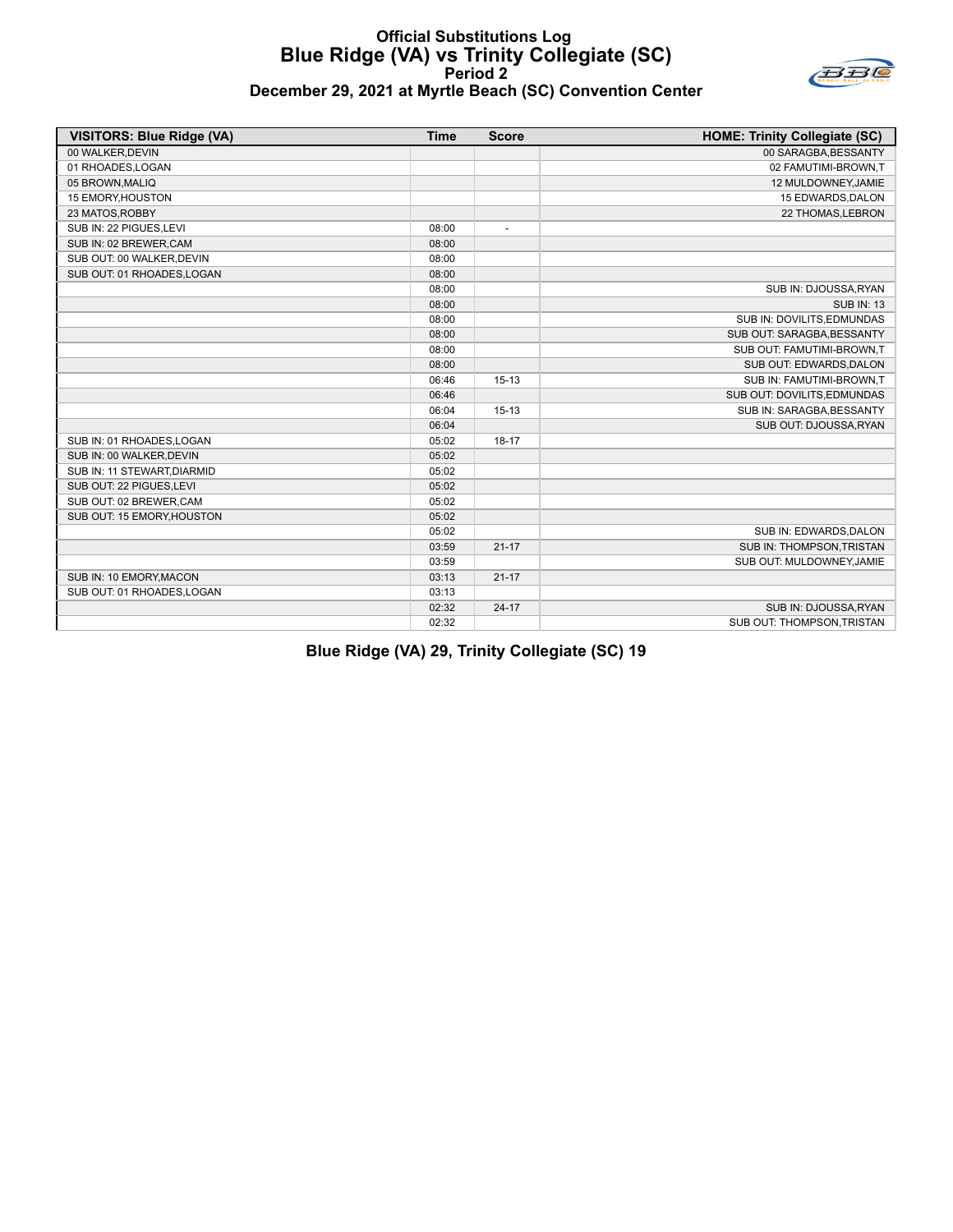#### **Official Substitutions Log Blue Ridge (VA) vs Trinity Collegiate (SC) Period 3 December 29, 2021 at Myrtle Beach (SC) Convention Center**



| VISITORS: Blue Ridge (VA) | Time  | <b>Score</b> | <b>HOME: Trinity Collegiate (SC)</b> |
|---------------------------|-------|--------------|--------------------------------------|
| 00 WALKER.DEVIN           |       |              | 00 SARAGBA, BESSANTY                 |
| 01 RHOADES,LOGAN          |       |              | 02 FAMUTIMI-BROWN.T                  |
| 05 BROWN.MALIQ            |       |              | 12 MULDOWNEY.JAMIE                   |
| <b>15 EMORY.HOUSTON</b>   |       |              | 15 EDWARDS.DALON                     |
| 23 MATOS, ROBBY           |       |              | 22 THOMAS.LEBRON                     |
|                           | 06:50 | $34-19$      | SUB IN: DJOUSSA, RYAN                |
|                           | 06:50 |              | SUB OUT: EDWARDS.DALON               |
| SUB IN: 02 BREWER,CAM     | 04:07 | $34 - 25$    |                                      |
| SUB OUT: 00 WALKER.DEVIN  | 04:07 |              |                                      |
|                           | 01:04 | 40-32        | SUB IN: EDWARDS, DALON               |
|                           | 01:04 |              | SUB OUT: SARAGBA.BESSANTY            |
|                           |       |              |                                      |

**Blue Ridge (VA) 45, Trinity Collegiate (SC) 34**